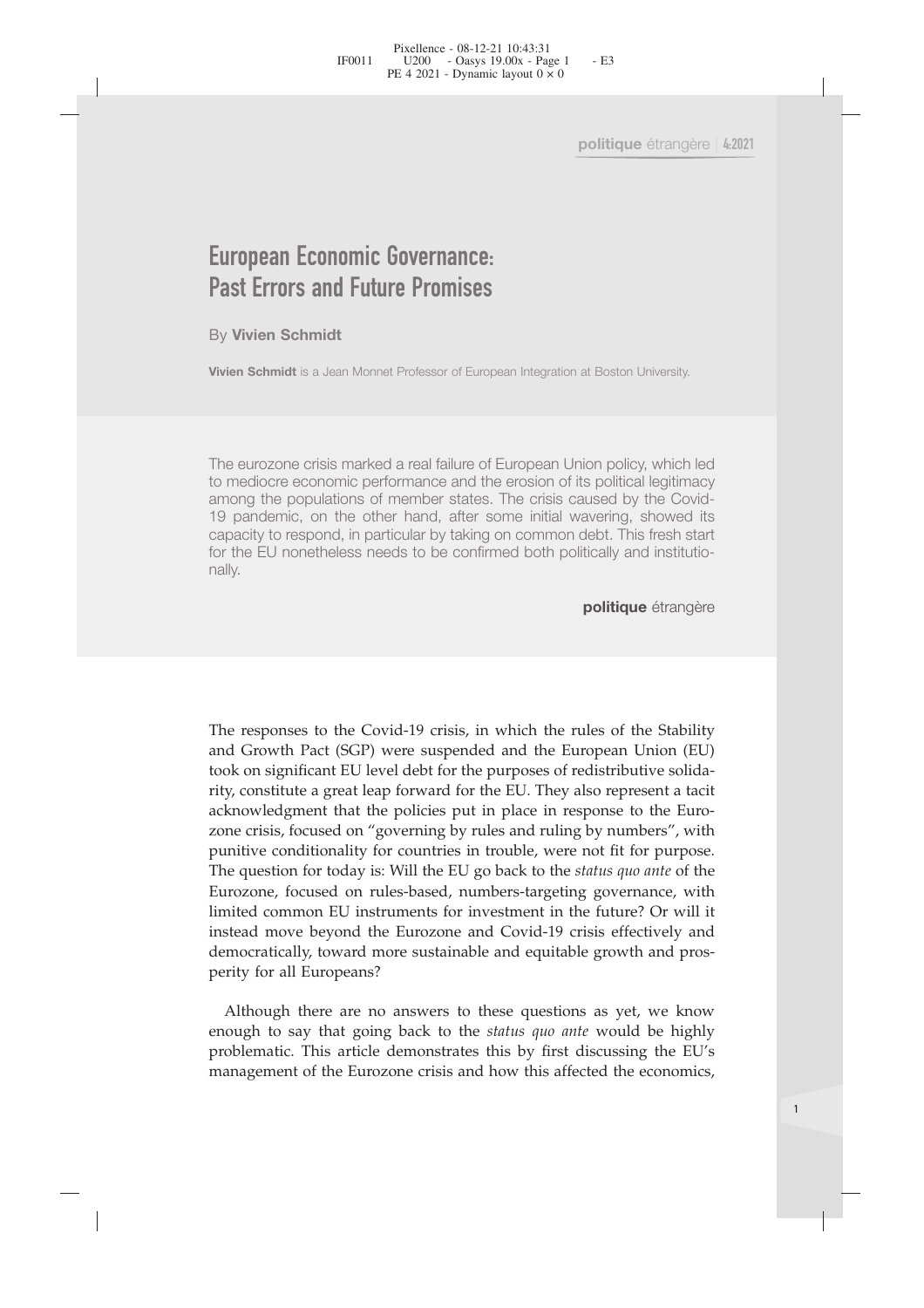Fixellence - 08-12-21 10:43:31<br>
FF0011 U200 - Oasys 19.00x - Page 2 - E3<br>
PE 4 2021 - Dynamic layout 0 × 0<br>
PU e étrangère | 4:2021<br>
que étrangère | 4:2021<br>
politics and governance of the EU, and then contrasts this with t F0011  $U200 - Oays 19.00x - Page 2$  - E3<br>
PE 4 2021 - Dynamic layout 0 × 0<br>
que étrangère  $|4:2021|$ <br>
politics and governance of the EU, and then contrasts this with the mana-<br>
gement of the Covid-19 crisis and its impact on EU ec re 4 2021 - Dynamic layout  $0 \times 0$ <br>
que étrangère  $|4:2021|$ <br>
politics and governance of the EU, and then contrasts this with the mana-<br>
gement of the Covid-19 crisis and its impact on EU economics, politics,<br>
and governa que étrangère | 4:2021<br>
politics and governance of the EU, and then contrasts this with the mana-<br>
gement of the Covid-19 crisis and its impact on EU economics, politics,<br>
and governance. The article concludes by pointing politics and governance of the EU, and then contrasts this with the management of the Covid-19 crisis and its impact on EU economics, politics, and governance. The article concludes by pointing to potential obstacles and s que étrangère | 4:2021<br>
politics and governance<br>
gement of the Covid-19<br>
and governance. The ar<br>
and stumbling blocks t<br>
outlines the governance<br>
EU economy.<br> **The Eurozone Crisis**<br>
In the Eurozone at the d<br>
ding some form politics and governance of the EU, and then a<br>gement of the Covid-19 crisis and its impact<br>and governance. The article concludes by po<br>and stumbling blocks to building on the C<br>outlines the governance requisites for a mo<br>E politics and governance of the EU, and then contrasts this with the management of the Covid-19 crisis and its impact on EU economics, politics, and governance. The article concludes by pointing to potential obstacles and s

politics and governance of the EU, and then contrasts this with the management of the Covid-19 crisis and its impact on EU economics, politics, and governance. The article concludes by pointing to potential obstacles and s politics and governance of the EU, and then contrasts this with the management of the Covid-19 crisis and its impact on EU economics, politics, and governance. The article concludes by pointing to potential obstacles and s The meant of the Covid-19 crisis and its impact on EU economics, politics, and governance. The article concludes by pointing to potential obstacles and stumbling blocks to building on the Covid-19 response, and then outlin and governance. The article concludes by pointing to potential obstacles<br>and stumbling blocks to building on the Covid-19 response, and then<br>outlines the governance requisites for a more sustainable and equitable<br>EU econom and stumbling blocks to building on the Covid-19 response, and then<br>outlines the governance requisites for a more sustainable and equitable<br>EU economy.<br>The Eurozone at the outset of the crisis, instead of immediately provi outlines the governance requisites for a more sustainable and equitable EU economy.<br> **The Eurozone Crisis**<br>
In the Eurozone at the outset of the crisis, instead of immediately provi-<br>
ding some form of debt forgiveness and EU economy.<br> **The Eurozone Crisis**<br>
In the Eurozone at the outset of the crisis, instead of immediately provi-<br>
ding some form of debt forgiveness and instituting the mutual risk-<br>
sharing instruments necessary for any fix The Eurozone Crisis<br>
In the Eurozone at the outset of the crisis, instead of immediately provi-<br>
ding some form of debt forgiveness and instituting the mutual risk-<br>
sharing instruments necessary for any fixed-currency zon The Eurozone Crisis<br>In the Eurozone at the outset of the crisis, instead of immediately p<br>ding some form of debt forgiveness and instituting the mutual<br>sharing instruments necessary for any fixed-currency zone to work<br>EU r the Eurozone at the outset of the crisis, instead of immediately provi-<br>nog some form of debt forgiveness and instituting the mutual risk-<br>aring instruments necessary for any fixed-currency zone to work, the<br>J reinforced t ding some form of debt forgiveness and instituting the mutual risk-<br>EU reinforced the rules of the Stability and Growth Pact (SGP). By manda-<br>Eing austerity and structural reform policies overseen through the Euro-<br>pean Se sharing instruments necessary for any fixed-currency zone to work, the EU reinforced the rules of the Stability and Growth Patt (SGP). By manda-<br>ting austerity and structural reform policies overseen through the Euro-<br>pean

EU remtorced the rules of the Stability and Growth Pact (SGP). By manda-<br>ting austerity and structural reform policies overseen through the Euro-<br>pean Semester, the Eurozone came to be characterized by "governing by<br>rules ting austerity and structural reform policies overseen through the Euro-<br>pean Semester, the Eurozone came to be characterized by "governing by<br>rules and ruling by numbers", with the wrong rules and numbers, which<br>didn't wo pean semester, the Eurozone came to be characterized by "governing by rules and ruling by numbers", with the wrong rules and numbers, which digh't work. This in turn led to what I have called the EU's "crisis of degitimacy rules and rulmg by numbers', with the wrong rules and numbers, which<br>didn't work. This in turn led to what I have called the EU's "crisis of<br>legitimacy", in which doubling down on the procedural rules led to poor<br>economic diant work. This in turn led to what I have called the EU's "crisis of legitimacy", in which doubling down on the procedural rules led to poor economic performance and increasingly toxic politics.<sup>1</sup><br>The EU chose the wrong igntimacy', in which doubling down on the procedural rules led to poor<br>economic performance and increasingly toxic politics.<sup>1</sup><br>The EU chose the wrong course in 2010 in its response to the Eurozone<br>crisis. Rather than bold economic performance and increasingly toxic politics.<sup>2</sup><br>The EU chose the wrong course in 2010 in its response to the Eurozone<br>crisis. Rather than bold initiatives that would quickly resolve the crisis,<br>EU actors doubled d The EU chose the wrong course in 2010 in its response to the Eurozone<br>crisis. Rather than bold initiatives that would quickly resolve the crisis,<br>EU actors doubled down on the rules, claiming that "moral hazard" was<br>the ma Ine EU chose the wong course in 2010 in its response to the Eurozone<br>crisis, Exaher than bold initiatives that would quickly resolve the crisis,<br>EU actors doubled down on the rules, claiming that "moral hazard" was<br>the mai crisis. Kather than bold initiatives that would quickly resolve the crisis, EU actors doubled down on the rules, claiming that "moral hazard" was the main danger, austerity the answer, with harsh austerity and structural r EU actors doubled down on the rules, claiming that moral nazard was<br>the main danger, austerity the answer, with harsh austerity and structural<br>reform for countries in trouble. Because the crisis was perceived as asym-<br>metr the mann canger, austerity the answer, with narsh austerity and structural<br>reform for countries in trouble. Because the crisis was perceived as a<br>sym-<br>metrical and framed as resulting from public profligacy (based on Greec reform for countries in trouble. because the crisis was perceived as asymmetrical and framed as resulting from public profiligacy (based on Greece) rather than private excess (the case of all other countries forced to bail metrical and framed as resulting from public profilgacy (based on G<br>rather than private excess (the case of all other countries forced t<br>out their banks), the causes were diagnosed as behavioral (member<br>not following the r It their banks), the causes were diagnosed as behavioral (member states<br>sign). In consequence, EU leaders saw little need initially to fix the euro's<br>sign). In consequence, EU leaders saw little need initially to fix the e not following the rules) rather than structural (linked to the euro's design). In consequence, EU leaders saw little need initially to fix the euro or to moderate the effects of the crisis. Instead, they chose to reinforce 1. V. A. Schmidt, *Europe's Crisis of Legitimacy: Governing by Rules and Ruling by Numbers in the Eurozone*, Oxford: Oxford University Press, 2020.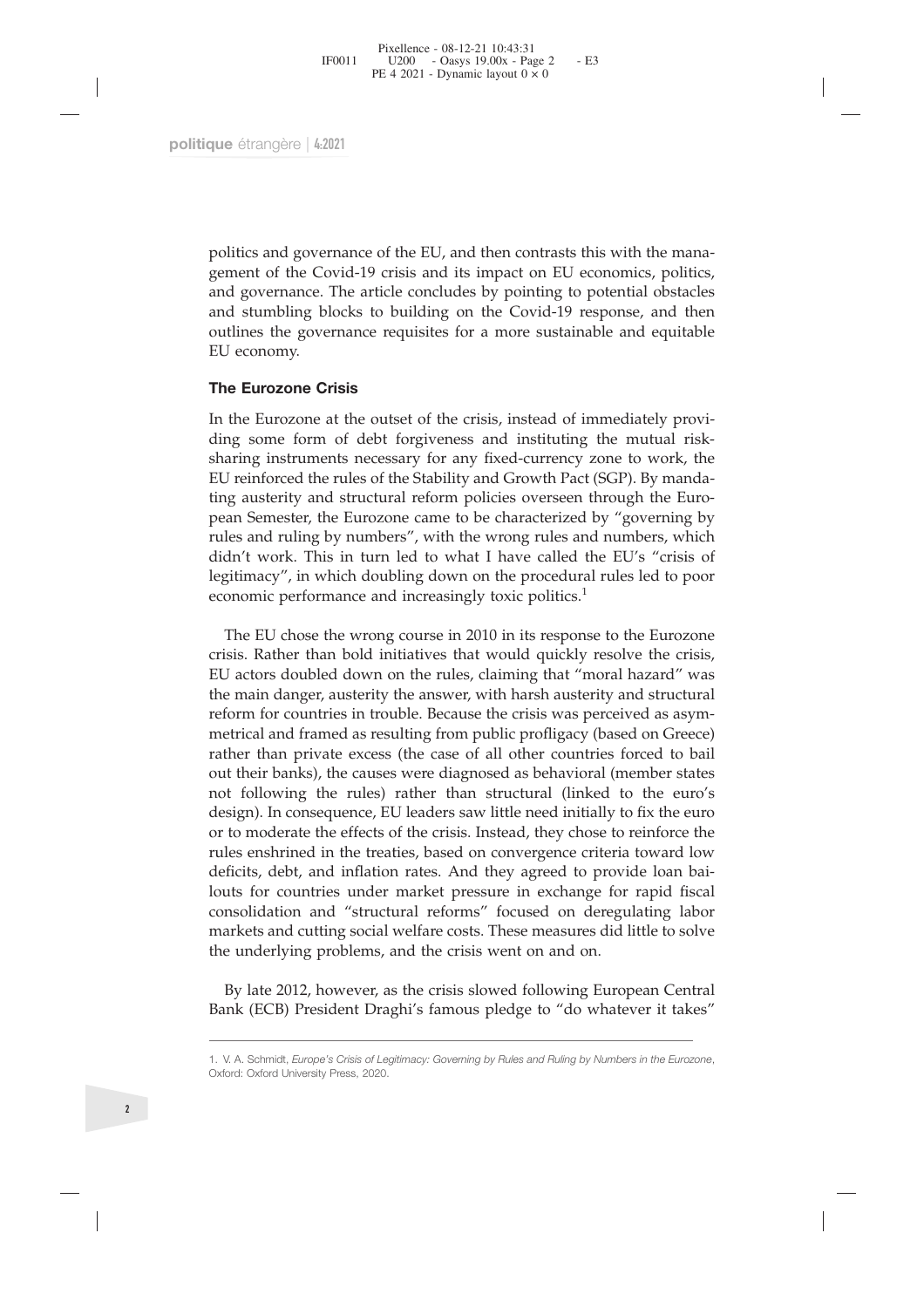Fixellence - 08-12-21 10:43:31<br>
FF0011 U200 - Oasys 19.00x - Page 3 - E3<br>
PE 4 2021 - Dynamic layout 0 × 0<br>
European Economic Governance: Past Errors and Future Pron<br>
European Economic Governance: Past Errors and Future Pr Froot 1  $1200$   $-$  Oasys 19.00x - Page 3  $-$  E3  $\rightarrow$  E4 2021 - Dynamic layout 0  $\times$  0  $\rightarrow$  E4 2021 - Dynamic layout 0  $\times$  0  $\rightarrow$  European Economic Governance. Past Errors and Future Promises to change Eurozone governanc FE 4 2021 - Dynamic layout 0 x 0<br>European Economic Governance: Past Errors and Future Pron<br>to save the Euro, which stopped market attacks dead in their tracks, Euro-<br>pean leaders and officials began to change Eurozone gove European Economic Governance: Past Errors and Future Promises<br>to save the Euro, which stopped market attacks dead in their tracks, Euro-<br>pean leaders and officials began to change Eurozone governance slowly<br>and incremental European Economic Governance: Past Errors and Future Promises<br>to save the Euro, which stopped market attacks dead in their tracks, Euro-<br>pean leaders and officials began to change Eurozone governance slowly<br>and incremental European Economic Governance: Past Errors and Future Promises<br>to save the Euro, which stopped market attacks dead in their tracks, Euro-<br>pean leaders and officials began to change Eurozone governance slowly<br>and incremental to save the Euro, which stopped market attacks dead in their tracks, Euro-<br>pean leaders and officials began to change Eurozone governance slowly<br>and incrementally. They did this by reinterpreting the rules and recalibra-<br>t to save the Euro, which stopped market attacks dead in their tracks, Euro-<br>pean leaders and officials began to change Eurozone governance slowly<br>and incrementally. They did this by reinterpreting the rules and recalibra-<br>t to save the Euro, which stopped market attacks dead in their tracks, Euro-<br>pean leaders and officials began to change Eurozone governance slowly<br>and incrementally. They did this by reinterpreting the rules and recalibra-<br>t to save the Euro, which stopped market attacks dead in their tracks, Euro-<br>pean leaders and officials began to change Eurozone governance slowly<br>and incrementally. They did this by reinterpreting the rules and recalibra-<br>t to save the Euro, which stopped market attacks dead in their tracks, Euro-<br>pean leaders and officials began to change Eurozone governance slowly<br>and incrementally. They did this by reinterpreting the rules and recalibra-<br>t to save the Euro, which stopped market attacks dead in their tracks, Euro-<br>pean leaders and officials began to change Eurozone governance slowly<br>and incrementally. They did this by reinterpreting the rules and recalibra-<br>t pean leaders and officials began to change Eurozone governance slowly<br>and incrementally. They did this by preinterpreting the rules and recalibra-<br>ting the numbers, albeit mainly "by stealth", without admitting it publicly and incrementally. I hey did this by reinterpreting the rules and recalibra-<br>ting the numbers, albeit mainly "by stealth", without admitting it publicly<br>or even, often, to one another.<sup>2</sup> The Commission became more and mor ting the numbers, albeit mainly "by stealth", without admitting it publicly<br>or even, often, to one another.<sup>2</sup> The Commission became more and more<br>flexible in its application of the rules in the European Semester (such as<br> or even, otten, to one another.<sup>2</sup> The Commission became more and more flexible in its application of the rules in the European Semester (such as derogations for Italy and France based on their having primary surpluses), d flexible in its application<br>derogations for Italy an<br>pluses), despite continu<br>structural reform. The 1<br>more and more expansiver, ending up deployin<br>came ever closer to becc<br>Council also began to ch<br>of deeper integration su uses), despite continuing its harsh discourse focused on austerity and tructural reform. The ECB in the meantime reinterpreted its mandate ore and more expansively, even as it claimed to remain true to its Char-<br> *c*, endi structural retorm. The ECB in the meantime reinterpreted its mandate more and more expansively, even as it claimed to remain true to its Char-<br>ter, ending up deploying quantitative easing (QE) by 2015, and thereby<br>came eve more and more expansively, even as it claimed to remain true to its Char-<br>ter, ending up deploying quantitative easing (QE) by 2015, and thereby<br>came ever closer to becoming a lender of last resort (LOLR). Finally, the<br>Cou

ter, ending up deploying quantitative easing (QE) by 2015, and thereby<br>came ever closer to becoming a lender of last resort (LOLR). Finally, the<br>Council also began to change its tune. Along with innovative instruments<br>of d came ever closer to becoming a lender of last resort (LOLK). Finally, the Council also began to change its tune. Along with innovative instruments of deeper integration such as the Banking Union and the European Stability Council also began to change its tune. Along with innovative instruments of deeper integration such as the Banking Union and the European Stability" by 2012; for flexibility "within the stability rules" by 2014; and for in or deeper mtegration such as the Banking Union and the European Stability Mechanism came acceptance of the need for growth "and stability" by 2012; for flexibility "within the stability rules" by 2014; and for investment i 2012; for flexibility "within the stability rules" by 2014; and for investent in 2015.<br>Things got better as a result. But because EU actors in the first five<br>sisis years largely reinterpreted the rules by stealth, legitima ment in 2015.<br>
Things got better as a result. But because EU actors in the first five<br>
crisis years largely reinterpreted the rules by stealth, legitimacy remained<br>
in question. Fundamental flaws persisted, with suboptimal

Things got better as a result. But because EU actors in the first five crisis years largely reinterpreted the rules by stealth, legitimacy remained in question. Fundamental flaws persisted, with suboptimal rules hampe-<br>rin and to make it better adapted to member states' different needs, $4$  the Things got better as a result. But because EU actors in the first five and the rules by stealth, legitimary remained in question. Fundamental flaws persisted, with suboptimal rules hampering economic growth and feeding po crisis years largely reinterpreted the rules by stealth, legitimacy remained<br>in question. Fundamental flaws persisted, with suboptimal rules hampe-<br>ring economic growth and feeding populism, as citizens punished<br>mainstream in question. Fundamental flaws persisted, with suboptimal rules hampe-<br>ring economic growth and feeding populism, as citizens punished<br>mainstream parties while anti-system parties prospered. Even though, by<br>2015, most EU ring economic growth and teeding populism, as citizens punished mainstream parties while anti-system parties prospered. Even though, by 2015, most EU actors had begun to acknowledge their reinterpretations, and growth bega mainstream parties while anti-system parties prospered. Even though, by<br>2015, most EU actors had begun to acknowledge their reinterpretations,<br>and growth began to return across the EU, the damage had been done.<sup>3</sup><br>Although 2015, most EU actors had begun to acknowledge their reinterpretations,<br>and growth began to return across the EU, the damage had been done.<sup>3</sup><br>Although between 2015 and 2020 the economic situation across Europe<br>did improve and growth began to return across the EU, the damage had been done."<br>
Although between 2015 and 2020 the economic situation across Europe<br>
did improve while more was done to "socialize" the European Semester<br>
and to make austerity budgeting baked into the rules nevertheless entailed that those<br>without the fiscal space could not invest (read Southern Europe). This meant<br>not only that Southern Europe was unable to invest in growth-enhancing<br> without the fiscal space could not invest (read Southern Europe) while<br>those with the fiscal space did not invest (Northern Europe). This meant<br>not only that Southern Europe was unable to invest in growth-enhancing<br>areas s **Europe's Crisis of Legitimacy: Governing by Rules and Ruling by Numbers in the Eurozone,** 4. J. Zeitlin and B. Vanhercke, "Socializing the European Semester: EU Social and Economic Policy Coordination,  $\frac{1}{2}$  and  $\frac{1$ 113. In the Islam space and not invest (ivertificm Europe). This included not only that Southern Europe was unable to invest in growth-enhancing areas such as education, health, training, and R&D, let alone infrastructure areas such as education, health, training, and R&D, let alone infrastructure (physical as much as digital), but that Northern Europe also did not do enough in these areas, or even in greening their economies. Much of the E

The Commission of the Same and Beyond", *Journal of European Public Policy*, Vol. 25, No. 2, 2018, pp. 149-174.<br>
2. V. A. Schmidt, "Reinterpreting the Rules 'by Stealth' in Times of Crisis: The European Central Bank and<br>
2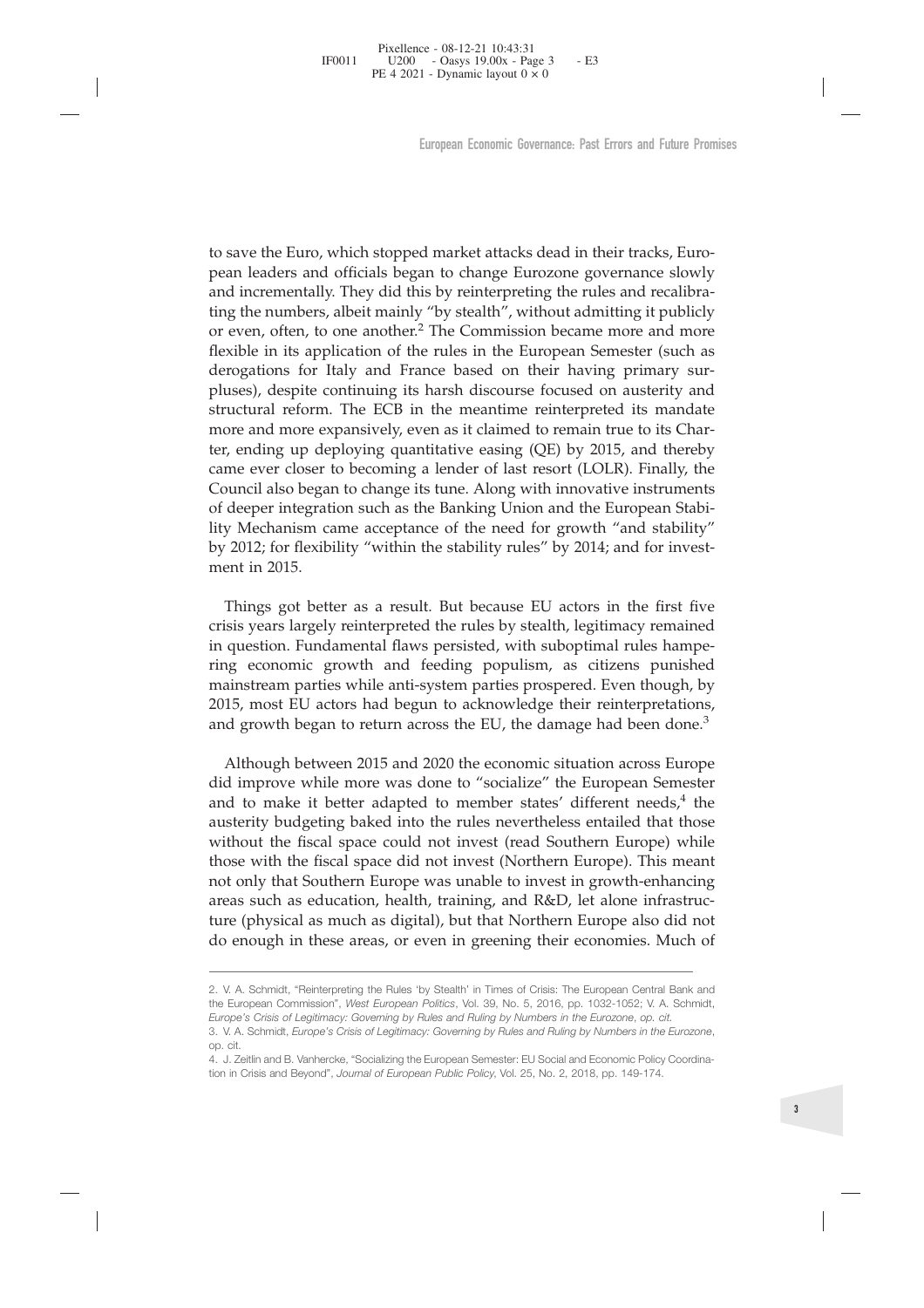que étrangère | 4:2021<br>
this can be attributed to the debt brake constitutionalized throughout the<br>
Eurozone (via the Fiscal Compact) and the obsession with balanced budgets, in particular in Germany, with the "schwarze Nu que étrangère | 4:2021<br>
this can be attributed to the debt brake constitutionalized throughout the<br>
Eurozone (via the Fiscal Compact) and the obsession with balanced bud-<br>
gets, in particular in Germany, with the "schwarze que étrangère | 4:2021<br>
this can be attributed to the debt brake constitutionalized throughout the<br>
Eurozone (via the Fiscal Compact) and the obsession with balanced bud-<br>
gets, in particular in Germany, with the "schwarze que étrangère | 4:2021<br>
this can be attributed to the debt brake constitutionalized throughout the<br>
Eurozone (via the Fiscal Compact) and the obsession with balanced bud-<br>
gets, in particular in Germany, with the "schwarze que étrangère | 4:2021<br>
this can be attributed to the debt brake constitutionalized throughout the<br>
Eurozone (via the Fiscal Compact) and the obsession with balanced bud-<br>
gets, in particular in Germany, with the "schwarze que étrangère  $|4:2021|$ <br>this can be attributed to the debt brake constitutionalized throughout the<br>Eurozone (via the Fiscal Compact) and the obsession with balanced bud-<br>gets, in particular in Germany, with the "schwarze this can be attributed to the debt brake constitutionalized throughout the Eurozone (via the Fiscal Compact) and the obsession with balanced bud-<br>glustrate the problems for federalized Germany, where the Länder are<br>respons this can be attributed to the debt brake constitutionalized throughout the Eurozone (via the Fiscal Compact) and the obsession with balanced budgets, in particular in Germany, with the "schwarze Null" (black zero). To illu this can be attributed to the debt brake constitutionalized throughout the Eurozone (via the Fiscal Compact) and the obsession with balanced budgets, in particular in Germany, with the "schwarze Null" (black zero). To illu this can be attributed to the debt brake constitutionalized throughout the Eurozone (via the Fiscal Compact) and the obsession with balanced budgets, in particular in Germany, with the "schwarze Null" (black zero). To illu Eurozone (via the Fiscal Compact) and the obsession with balanced budgets, in particular in Germany, with the "schwarze Null" (black zero). To illustrate the problems for federalized Germany, where the Länder are responsib

gets, in particular in Germany, with the "schwarze Null" (black zero). To illustrate the problems for federalized Germany, where the Länder are responsible for university education and local governments for local infrastru Bullistrate the problems for federalized Germany, where the Länder are responsible for university education and local governments for local infrastructure, the rules limited new investment for the poorer (and therefore alr responsible for university education and local governments for local<br>infrastructure, the rules limited new investment for the poorer (and there-<br>fore already more indebted) regions and localities, thereby increasing<br>inequa infrastructure, the rules limited new investment for the poorer (and there-<br>fore already more indebted) regions and localities, thereby increasing<br>inequalities among sub-federal units while stunting growth potential.<sup>5</sup><br>**T** fore already more indebted) regions and localities, thereby increasing inequalities among sub-federal units while stunting growth potential.<sup>5</sup><br> **The Pandemic Response** — **A New Beginning**<br>
Only in 2020 was there a major r inequalities among sub-federal units while stunting growth potential.<sup>5</sup><br> **The Pandemic Response** — **A New Beginning**<br>
Only in 2020 was there a major reversal in policy, as the EU responded<br>
to the Covid-19 health pandemic **The Pandemic Response—A New Beginning**<br>
Only in 2020 was there a major reversal in policy, as the EU responded<br>
to the Covid-19 health pandemic, which was to create an economic shock<br>
even greater than that of the soverei The Pandemic Response—A New Beginning<br>
Only in 2020 was there a major reversal in policy, as the EU responded<br>
to the Covid-19 health pandemic, which was to create an economic shock<br>
even greater than that of the sovereign Only in 2020 was there a major reversal in policy, as the EU responded<br>to the Covid-19 health pandemic, which was to create an economic shock<br>even greater than that of the sovereign debt crisis. The pandemic crisis<br>respons Only in 2020 was there a major reversal in policy, as the EU responded<br>to the Covid-19 helalth pandemic, which was to create an economic shock-<br>even greater than that of the sovereign debt crisis. The pandemic crisis<br>respo to the Covid-19 health pandemic, which was to create an economic shock<br>even greater than that of the sovereign debt crisis. The pandemic crisis<br>response appeared in great contrast to the muddling through of the pre-<br>vious even greater than that of the sovereign debt crisis. The pandemic crisis<br>response appeared in great contrast to the muddling through of the pre-<br>vious Eurozone crisis, with its hit or miss policies that were mostly incre-<br> response appeared in great contrast to the muddling through of the pre-<br>vious Eurozone crisis, with its hit or miss policies that were mostly incre-<br>mental and largely unsatisfactory. Rather than the piecemeal (non)<br>soluti vious Eurozone crisis, with its hit or miss policies that were mostly incremental and largely unsatisfactory. Rather than the piecemeal (non) solutions of the past, in particular the doubling down on the SGP rules, EU pand mental and largely unsatistactory. Kather than<br>solutions of the past, in particular the doubling dovers<br>EU pandemic crisis management, after a short perfore<br>tell a replay of previous crises, appeared to have shift in econo solutions of the past, in particula<br>*EU* pandemic crisis management<br>foretell a replay of previous crise<br>shift in economics, politics, and<br>plan (NGEU), with the Resilien<br>taboo on *EU* level debt—prom<br>throughout the *EU* by roretell a replay of previous crises, appeared to nave engineered a major<br>shift in economics, politics, and governance. The Next Generation EU<br>plan (NGEU), with the Resilience and Recovery Facility that broke the<br>taboo on shint in economics, pontics, and governance. The Next Generation EO<br>plan (NGEU), with the Resilience and Recovery Facility that broke the<br>taboo on EU level debt—promising to kick-start sustainable growth<br>throughout the EU

plant (INGEU), with the Resinence and Recovery racinty that broke the taboo on EU level debt—promising to kick-start sustainable growth throughout the EU by way of the green transition, the digital transformation, and add EU institutional actors were very slow to respond. The Commission was nowhere; the European Scali inequalities—represents a great leap forward<br>tion, and addressing social inequalities—represents a great leap forward<br>in all these domains. But although a game-changer in many ways,<br>whether thi the including social inequalities—-represents a great leap forward<br>in all these domains. But although a game-changer in many ways,<br>whether this constitutes a paradigm shift in the EU's economic gover-<br>nance depends upon w In the two conditions. But although a game-changer in many ways, whether this constitutes a paradigm shift in the EU's economic governance depends upon what happens next.<br>
Crisis Management<br>
In the first months of the cri *K* Crisis Management<br>
In the first months of the crisis, the response seemed like a *déjà vu* with<br>
regard to the Eurozone crisis, as EU actors' hesitations and discordant<br>
views had only made matters worse. In the first failed to act in concert, we as they quickly introduced national policies with an and  $\frac{d\phi}{dt}$  in concert in the first months of the crisis, as EU actors' hesitations and discordant views had only made matters worse. I Crisis Management<br>In the first months of the crisis, the response seemed lik<br>regard to the Eurozone crisis, as EU actors' hesitations<br>views had only made matters worse. In the first weeks o<br>EU institutional actors were ver EO INSTITUTION at actors were very slow to respond: The Confinishion was<br>nowhere; the European Parliament (EP) played no role; the President of<br>the ECB claimed it was not within the ECB's mandate to deal with<br>spreads betwe mowhere; the European Parlis<br>the ECB claimed it was not<br>spreads between German an<br>in the spreads for Italian bon<br>failed to act in concert, even<br>without EU-level consultatio<br>5. A. Roth and G. Wolff, "Understanding (<br>availab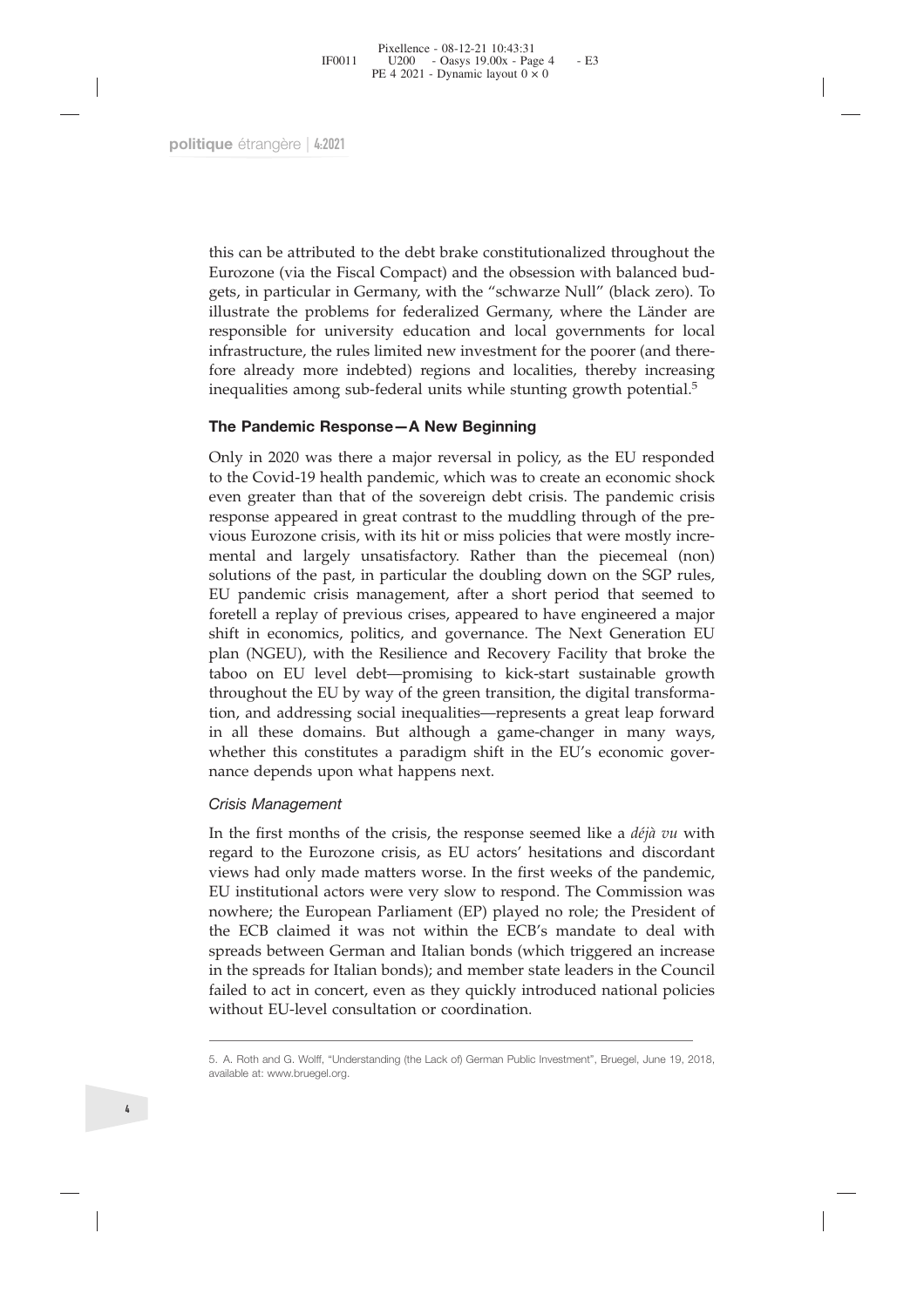Pixellence - 08-12-21 10:43:31<br>
PE 4 2021 - Dynamic layout 0 × 0<br>
PE 4 2021 - Dynamic layout 0 × 0<br>
Luropean Economic Governance: Past Errors and Future Promises<br>
At the national level, member states' economic policies rep 199011  $U200 - Oays 19.00x - Page 5 - E3$ <br>  $PE 4 2021 - Dynamic layout 0 \times 0$ <br>
European Economic Governance: Past Errors and Future Pron<br>
European Economic Governance: Past Errors and Future Pron<br>
At the national level, member states' economic pol FE 4 2021 - Dynamic ayout 0 × 0<br>
European Economic Governance: Past Errors and Fulture Promises<br>
At the national level, member states' economic policies represented a<br>
major reversal of Eurozone budgetary orthodoxy. The me European Economic Governance: Past Errors and Future Promises<br>At the national level, member states' economic policies represented a<br>major reversal of Eurozone budgetary orthodoxy. The member states vio-<br>lated the SGP defic European Economic Governance: Past Errors and Future Promises<br>At the national level, member states' economic policies represented a<br>major reversal of Eurozone budgetary orthodoxy. The member states vio-<br>lated the SGP defic European Economic Governance: Past Errors and Future Pron<br>
At the national level, member states' economic policies represented a<br>
major reversal of Eurozone budgetary orthodoxy. The member states vio-<br>
lated the SGP defici At the national level, member states' economic policies represented a<br>major reversal of Eurozone budgetary orthodoxy. The member states vio-<br>lated the SGP deficit and debt rules as they provided massive infusions<br>of money At the national level, member states' economic policies represented a major reversal of Eurozone budgetary orthodoxy. The member states violated the SGP deficit and debt rules as they provided massive infusions for money t At the national level, member states' economic policies represented a major reversal of Eurozone budgetary orthodoxy. The member states violated the SGP deficit and debt rules as they provided massive infusions of money to At the national level, member states' economic policies represented a major reversal of Eurozone budgetary orthodoxy. The member states violated the SGP deficit and debt rules as they provided massive infusions of money to At the national level, member states' economic policies represented a major reversal of Eurozone budgetary orthodoxy. The member states violated the SGP deficit and debt rules as they provided massive infusions of money to At the national level, member sta<br>major reversal of Eurozone budgetar<br>lated the SGP deficit and debt rules<br>of money to sustain businesses, prott<br>families. At the same time, their simu<br>without informing neighboring cour<br>gee red the SGP deficit and debt rules as they provided massive infusions money to sustain businesses, protect jobs, and support individuals and milies. At the same time, their simultaneous closing of national borders thout in of money to sustain businesses, protect jobs, and support individuals and families. At the same time, their simultaneous closing of national borders without informing neighboring countries or the EU looked like the refugee families. At the same time, their simultaneous closing of national borders<br>without informing neighboring countries or the EU looked like the refu-<br>gee crisis redux. Moreover, the export bans on medical protective equi-<br>men

without informing neighboring countries or the EU looked like the refu-<br>gee crisis redux. Moreover, the export bans on medical protective equi-<br>ment, ventilators, and pharmaceutical supplies appeared to violate the<br>spirit gee crisis redux. Moreover, the export bans on medical protective equipment, ventilators, and pharmaceutical supplies appeared to violate the spirit of the single market as well as European solidarity. It seemed like the m ment, ventilators, and pharmaceutical supplies appeared to violate the spirit of the single market as well as European solidarity. It seemed like the member states had forgotten that the virus does not respect borders, and spirit of the single market as well as European solidarity. It seemed like<br>the member states had forgotten that the virus does not respect borders,<br>and that the very interdependence of the Eurozone economy required<br>some fo the member states had forgotten that the virus does not respect borders,<br>and that the very interdependence of the Eurozone economy required<br>some form of joint action.<br>Very quickly, however, EU institutional actors stepped and that the very interdependence of the Eurozone economy required<br>some form of joint action.<br>Wery quickly, however, EU institutional actors stepped up to the plate,<br>as did the member states. There were symbolic acts, such some form of joint action.<br>
Very quickly, however, EU institutional actors stepped up to the plate as did the member states. There were symbolic acts, such as patients from Italy and France being transferred to German hosp Very quickly, however, EU institutional actors stepped up to the plate, as did the member states. There were symbolic acts, such as patients from Italy and France being transferred to German hospitals. But there were also Very quickly, however, EU institutional a<br>as did the member states. There were symbol<br>Italy and France being transferred to Germ<br>also very important initiatives taken by all<br>with, the Commission immediately suspen<br>the Euro Ily and France being transferred to German hospitals. But there were<br>the volvery important initiatives taken by all institutional actors. To begin<br>th, the Commission immediately suspended the budgetary criteria of<br>e Europ also very important initiatives taken by all institutional actors. To begin with, the Commission immediately suspended the budgetary criteria of the European Semester to allow for unlimited government spending; cleared the with, the Commission immediately suspended the budgetary criteria of<br>the European Semester to allow for unlimited government spending; clea-<br>red the way for member states to rescue failing companies by suspending<br>the state

the European Semester to allow tor unlimited government spending; cleared the way for member states to rescue failing companies by suspending the state aid rules; put into place the European instrument for temporary Suppor red the way tor member states to rescue tailing companies by suspending<br>the state aid rules; put into place the European instrument for temporary<br>Support to mitigate Unemployment Risks in an Emergency (SURE), a<br>E100bn to h the state aid rules; put into place the European instrument for temporary<br> *Guoloh to mitigate Unemployment Risks* in an Emergency (SURE), a<br> *Guoloh to help maintain employment; proposed the creation of an EU-*<br> *gevel he* Support to mitigate Unemployment Risks in an Emergency (SURE), a C100bn to help maintain employment; proposed the creation of an EU-level health authority (EU4Health); and closed the EU's external borders to travelers from EI00bn to help maintain employment; proposed the creation of an EU-<br>level health authority (EU4Health); and closed the EU's external borders<br>to travelers from outside the EU.<br>The meantime, the ECB quickly made up for its level health authority (EU4Health); and closed the EU's external borders<br>to travelers from outside the EU.<br>In the meantime, the ECB quickly made up for its initial misstep on the<br>spread between German and Italian bonds by to travelers from outside the EU.<br>
In the meantime, the ECB quickly made is<br>
spread between German and Italian bond<br>
Emergency Purchasing Program (PEPP),<br>
March 2020, later increased to  $\epsilon$ 1.85 trillion<br>
way beyond its p In the meantime, the ECB quickly made up for its initial misstep on the read between German and Italian bonds by launching the Pandemic mergency Purchasing Program (PEPP), at an initial  $C750$  billion in anch 2020, later spread between German and Italian bonds by launching the Pandemic<br>Emergency Purchasing Program (PEPP), at an initial  $\epsilon$ 750 billion in<br>March 2020, later increased to  $\epsilon$ 1.85 trillion, to save the euro. This went<br>way beyo Emergency Purchasing Program (PEPP), at an initial  $\epsilon$ 750 billion in March 2020, later increased to  $\epsilon$ 1.85 trillion, to save the euro. This went way beyond its previous 2015 quantitative easing, and came without the *q* March 2020, later increased to  $\epsilon$ 1.85 trillion, to save the euro. This went way beyond its previous 2015 quantitative easing, and came without the *quid-pro-quo* demands for austerity and structural reforms of the Euroz

way beyond its previous 2015 quantitative easing, and came without the *quid-pro-quo* demands for austerity and structural reforms of the Eurozone crisis. Additionally the ECB abandoned the Eurocrisis ratio of bond-<br>buyin quid-pro-quo demands for austerity and structural reforms of the Eurozone<br>crisis. Additionally the ECB abandoned the Eurocrisis ratio of bond-<br>buying that had limited its ability to help countries in greatest need, the-<br>re

5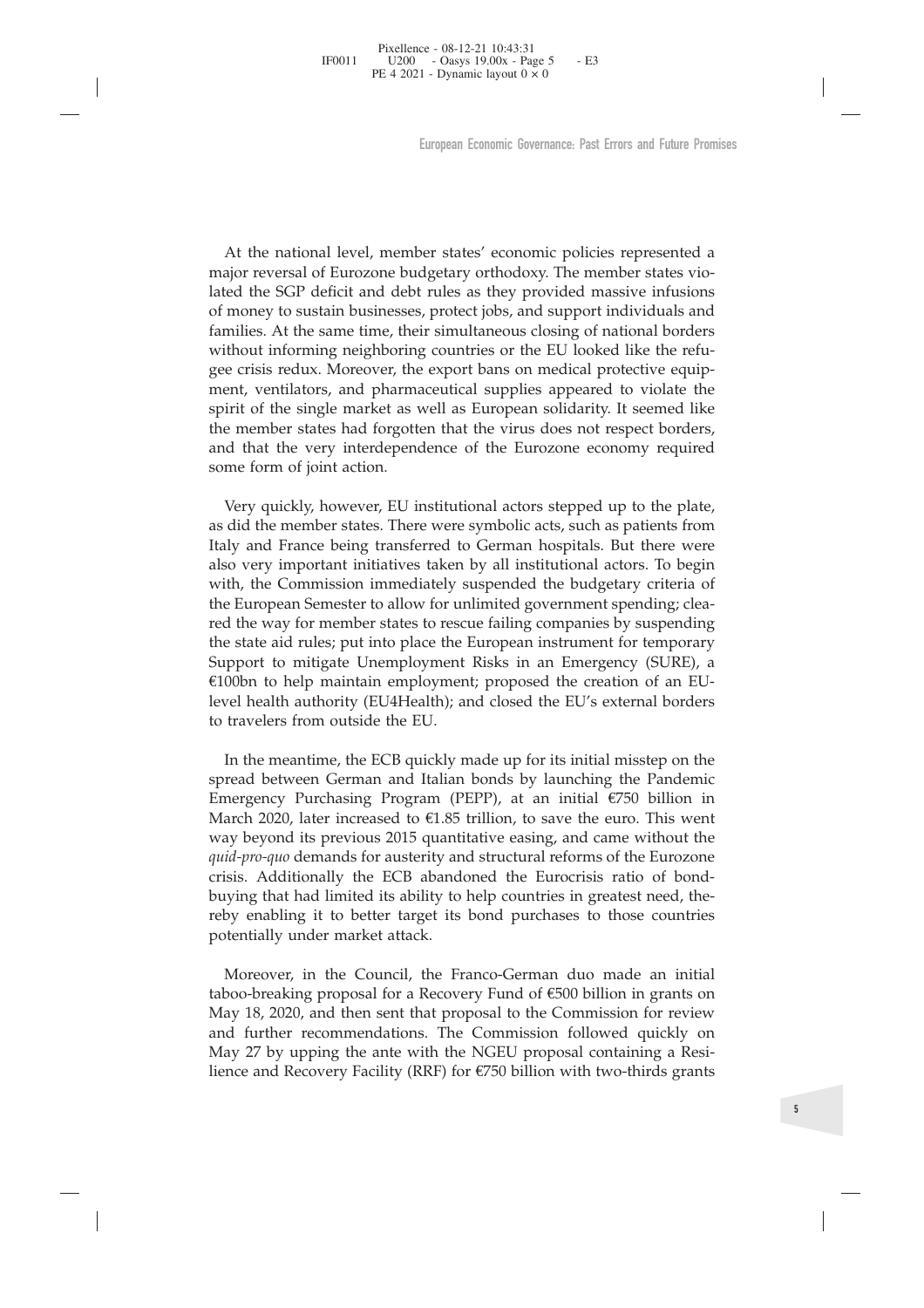Fixellence - 08-12-21 10:43:31<br>
FF0011 U200 - Oasys 19.00x - Page 6 - E3<br>
PE 4 2021 - Dynamic layout 0 × 0<br>
que étrangère | 4:2021<br>
and one-third loans to be financed by market-based EU bonds as part of<br>
a much larger mult 190011 U200 - Oasys 19.00x - Page 6 - E3<br>
PE 4 2021 - Dynamic layout 0 × 0<br>
PE 4 2021<br>
PE 4 2021<br>
PU budget (the Multi-Annual Financial Frame-<br>
work, or MFF) in which the EU would gain its own tax-generated<br>
resources. Th ret 4 2021 - Dynamic layout 0 x 0<br>
and one-third loans to be financed by market-based EU bonds as part of<br>
a much larger multi-year EU budget (the Multi-Annual Financial Frame-<br>
work, or MFF) in which the EU would gain its que étrangère | 4:2021<br>
and one-third loans to be financed by market-based EU bonds as part of<br>
a much larger multi-year EU budget (the Multi-Annual Financial Frame-<br>
work, or MFF) in which the EU would gain its own tax-ge que étrangère | 4:2021<br>
and one-third loans to be financed by market-based EU bonds as part of<br>
a much larger multi-year EU budget (the Multi-Annual Financial Frame-<br>
work, or MFF) in which the EU would gain its own tax-ge que étrangère | 4:2021<br>
and one-third loans to be financed by market-based EU bonds as part of<br>
a much larger multi-year EU budget (the Multi-Annual Financial Frame-<br>
work, or MFF) in which the EU would gain its own tax-ge and one-third loans to be financed by market-based EU bonds as part of a much larger multi-year EU budget (the Multi-Annual Financial Frame-work, or MFF) in which the EU would gain its com tax-generated resources. The Euro and one-third loans to be financed by market-based EU bonds as part of<br>a much larger multi-year EU budget (the Multi-Annual Financial Frame-<br>work, or MFF) in which the EU would gain its own tax-generated<br>resources. The Eur and one-third loans to be financed by market-based EU bonds as part of<br>a much larger multi-year EU budget (the Multi-Annual Financial Frame-<br>work, or MFF) in which the EU would gain its own tax-generated<br>resources. The Eur and one-third loans to be financed by market-bas<br>a much larger multi-year EU budget (the Multi-A<br>work, or MFF) in which the EU would gain<br>resources. The European Council agreement in Ju<br>with €390 billion in grants, €360 b a much are promultivear EU budget (the Multi-Antinual rindicial riance-<br>work, or MFF) in which the EU would gain its own tax-generated<br>resources. The European Council agreement in July consecrated the RRF<br>with €390 billion work, or Mr-r) in wulch the EC wound gain is own tax-generated the RRF resources. The European Council agreement in July consecrated the RRF with 6390 billion in grants, 6360 billion in loans, compromising on the generosit

#### *Economics*

resources. The European Council agreement in July consecrated the KKF with 6390 billion in grants, 6360 billion in loans, compromising on the generosity of the fund as well as rule of law conditionality to get the package wird solven in grants, esoo binnot in loans, compromising on the package through. Finally, the EP also played an important role in the budget negotiations beginning in October 2020 not only by strengthening the rule of law generosity of the fullid as well as well as the of law conditionally to get the budget negotiations beginning in October 2020 not only by strengthening the rule of law clause in the compromise but also ensuring more resour package urougn. Finany, the Er also played an important rote in the budget negotiations beginning in October 2020 not only by strengthening the rule of law clause in the compromise but also ensuring more resources, in part budget riegotations beginning in October 2020 not only by strengtherining<br>the rule of law clause in the compromise but also ensuring more<br>resources, in particular for EU4Health.<br>Leonomics<br>In the economics of the COVID-19 p the rule of law clause in the compromise but also ensuring more<br>resources, in particular for EU4Health.<br>*Economics*<br>In the economics of the COVID-19 pandemic, the EU's responses with<br>regard to the Economic and Monetary Uni resources, in particular for EO4Healin.<br>
Economics<br>
In the economics of the COVID-19 pandemic, the EU's responses with<br>
regard to the Economic and Monetary Union (EMU) represent a major<br>
break from the past, in particular Economics In the economics of the COVID-19 pandemic, the EU's responses with regard to the Economic and Monetary Union (EMU) represent a major break from the past, in particular in contrast to the path-dependent trajectory In the economics of the COVID-19 pandemic, the EU's responses with<br>regard to the Economic and Monetary Union (EMU) represent a major<br>break from the past, in particular in contrast to the path-dependent trajec-<br>tory taken d In the economics of the COVID-19 pandemic, the EU's responses with<br>regard to the Economic and Monetary Union (EMU) represent a major<br>break from the past, in particular in contrast to the path-dependent trajec-<br>tory taken d forces.<sup>7</sup> by taken during the Eurozone crisis." The EU took a great leap forward<br>
economic integration by allowing for EU level debt covered by the<br>
J's own resources to pay for EU initiatives for the first time. Notably,<br>
see new i in economic integration by allowing tor EU level debt covered by the EU's own resources to pay for EU initiatives for the first time. Notably, they the failures of Eurozone crisis management, as opposed to addressing those EU's own resources to pay for EU initiatives for the first time. Notably,<br>these new initiatives were largely focused on fixing the damages incurred<br>by the failures of Eurozone crisis management, as opposed to addressing<br>th

these new mitatives were largely focused on fixing the damages incurred<br>by the failures of Eurozone crisis management, as opposed to addressing<br>those resulting from the pandemic. This is evident from the fact that<br>NGEU res by the tailures of Eurozone crisis management, as opposed to addressing<br>those resulting from the pandemic. This is evident from the fact that<br>NGEU resources were mainly allocated to countries on the basis of pre-<br>existing those resulting from the pandemic. This is evident from the fact that NGEU resources were mainly allocated to countries on the basis of pre-existing economic and political conditions likely to make them more vul-<br>existing NGEU resources were mainly allocated to countries on the basis of pre-<br>existing economic and political conditions likely to make them more vul-<br>existing economic and political conditions likely to make them more vul-<br>frect existing economic and political conditions likely to make them more vul-<br>nerable to a post-Covid austerity adjustment as well as to Euroskeptic<br>forces.<sup>7</sup><br>It is perhaps still too early to say anything much about the econom nerable to a post-Covid austerity adjustment as well as to Euroskeptic<br>forces.<sup>7</sup><br>It is perhaps still too early to say anything much about the economic<br>effects of the pandemic response. But one thing can be certain. Withou torces.'<br>
It is perhaps still too early to say anything much about the economic<br>
effects of the pandemic response. But one thing can be certain. Without<br>
that response, the EU would have been in dire statis, with the Singl It is perhaps still too early to say anything much about the economic<br>effects of the pandemic response. But one thing can be certain. Without<br>that response, the EU would have been in dire straits, with the Single<br>Currency It is pernaps still too early to say anything much about the economic<br>effects of the pandemic response. But one thing can be certain. Without<br>that response, the EU would have been in dire straits, with the Single<br>Currency ment would have only increased, due to countries dinering levels of<br>economic capacity as well as fiscal space. At the inception of the crisis, as<br>member states locked-down in order to stop the spread of the virus,<br>Germany economic capacity as well as fiscal space. At the inceptic<br>member states locked-down in order to stop the spre<br>Germany launched a major fiscal stimulus in which it p<br>that constituted over half of that pledged by all other member states locked-down in order to stop the spread of the virus,<br>Germany launched a major fiscal stimulus in which it promised state aid<br>that constituted over half of that pledged by all other member states com-<br>bined ( The Making of Next Generation EU", *Comparative European Politics*, 2021<br>
Sermany launched a major fiscal stimulus in which it promised state aid<br>
that constituted over half of that pledged by all other member states com-<br>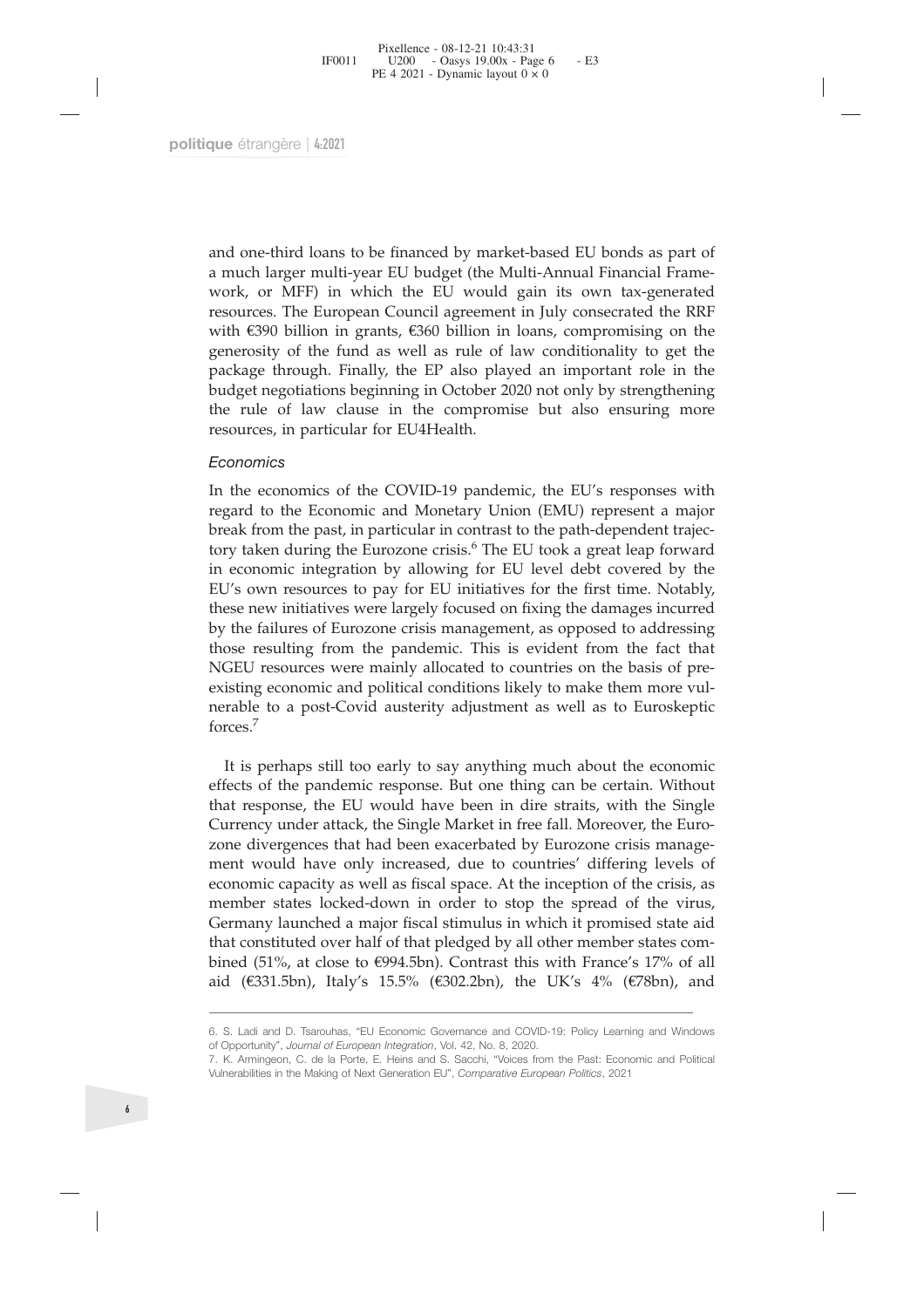FIFO011 U200 - Oasys 19.00x - Page 7 - E3<br>
PE 4 2021 - Dynamic layout 0 × 0<br>
PE 4 2021 - Dynamic layout 0 × 0<br>
European Economic Governance. Past Errors and Future Promises<br>
European Economic Governance. Past Errors and Fu Froot Head 2021 - Dynamic layout Page 7<br>
PE 4 2021 - Dynamic layout 0 × 0<br>
European Economic Governance: Past Errors and Future Promises<br>
European Economic Governance: Past Errors and Future Promises<br>
Field for the Single Figure 12.4 2021 - *Dynamic layout 0* × 0<br>European Economic Governance. Past Errors and Future Promises<br>Belgium's 3% (€58.5bn). Had the EU not intervened with the RRF, it<br>would have faced real problems with regard to ensur European Economic Governance: Past Errors and Future Promises<br>
Belgium's 3% (€58.5bn). Had the EU not intervened with the RRF, it<br>
would have faced real problems with regard to ensuring a level playing<br>
field for the Singl European Economic Governance: Past Errors and Future Promises<br>Belgium's 3% (€58.5bn). Had the EU not intervened with the RRF, it<br>would have faced real problems with regard to ensuring a level playing<br>field for the Single M European Econ<br>
European Econ<br>
European Econ<br>
would have faced real problems with re<br>
field for the Single Market when Norther<br>
to prop up jobs and businesses in cont<br>
could provide much lower levels of su<br>
European countri Igium's 3% (€58.5bn). Had the EU not intervened with the RRF, it buld have faced real problems with regard to ensuring a level playing Id for the Single Market when Northern Europe could spend massively prop up jobs and bu

Belgium's 3% (€58.5bn). Had the EU not intervened with the RRF, it would have faced real problems with regard to ensuring a level playing field for the Single Market when Northern Europe could spend massively to prop up jo Belgium's 3% (€58.5bn). Had the EU not intervened with the RRF, it would have faced real problems with regard to ensuring a level playing field for the Single Market when Northern Europe could spend massively to prop up jo Belgium's 3% (€58.5bn). Had the EU not intervened with the RRF, it would have faced real problems with regard to ensuring a level playing field for the Single Market when Northern Europe could spend massively to prop up jo Experimant of the Consolation and the Detection and the relation of the boosting a level playing field for the Single Market when Northern Europe could spend massively to prop up jobs and businesses in contrast to Southern Field for the Single Market when Northern Europe could spend massively<br>to prop up jobs and businesses in contrast to Southern Europe, which<br>could provide much lower levels of support, and Central and Eastern<br>European count mic in or interaction and provided pre-existing major conterpet and provide property in the could provide much lower levels of support, and Central and Eastern Europe, which could provide much lower levels of support, and to prop up joos and businesses in contrast to solution Europe, which could provide much lower levels of support, and Central and Eastern European countries even less.<br>
As it is, the Eurozone economy appears to have been re European countries even less.<br>
As it is, the Eurozone economy appears to have been recovering well.<br>
Growth rates have picked up across member states, with better than<br>
expected predictions in cases like Italy, slated for Latiopeant counties even tess.<br>
As it is, the Eurozone economy appears to have been recovering well.<br>
Growth rates have picked up across member states, with better than<br>
expected predictions in cases like Italy, slated for As it is, the Eurozone economy appears to have been recovering well.<br>Growth rates have picked up across member states, with better than<br>expected predictions in cases like Italy, slated for a 6 percent growth rate<br>for 2021 The is to the tandoomic vappears of more becoming winds of Growth rates have picked up across member states, with better than expected predictions in cases like Italy, slated for a 6 percent growth rate for 2021—due in la expected predictions in cases like Italy, slated for a 6 percent growth rate for 2021—due in large measure to the increased business and market confidence related not just to the boost coming from the RRF but also the Drag eyected pretations in cases hat  $m_i$ , stated for all epited in large measure to the increased business and market confidence related not just to the boost coming from the RRF but also the Draghi-led coalition government. B to confidence related not just to the boost coming from the RRF but also the Draghi-led coalition government. But much is still to be done. The pandemic itself not only revealed pre-existing major economic disparities in t Draghi-led coalition government. But n mic itself not only revealed pre-existin EU, within as well as between mer Among such disparities have been risin ties (as women were more likely to h their children), and youth unemp react not only revealing mapper consider and the main and the main and the exist of the exist of the main and such disparities have been rising poverty, gender-related inequalises (as women were more likely to have to leav Exp. with as were as ectivered intention states, it exacts at exact in the Although states (as women were more likely to have to leave their jobs to care for their children), and youth unemployment (in particular the incr constrained matrix and tectrically to have to leave their jobs to care for their children), and youth unemployment (in particular the increase in NEETs, Not in Education, Employment or Training) along with a growing digit

the crisis, it appears very wall indeed when converted when the United Michardtheir children), and youth unemployment or Training) along with a growing digital divide. This has been both geographic—differentiating between ner unincing, and your uninpropyment or paraction. The paraction of the NEETs, Not in Education, Employment or Training) along with a growing digital divide. This has been both geographic—differentiating between urban and vients, solven incudential, employment of naming anong with a growing<br>digital divide. This has been both geographic—differentiating between<br>urban and rural settings—and class-related—as poorer students lacked<br>the digital t agnan avivac. This has been boat geographic—annectrinatally between<br>turban and rural settings—and class-related—as poorer students lacked<br>the digital tools as well as the services to enable them to connect to the<br>internet it is clear to the Bigs-and class-tended—as pooler states acked<br>the digital tools as well as the services to enable them to connect to the<br>internet for online learning.<br>The main question for the EU's economic response to t internet for online learning.<br>
The main question for the EU's economic response to the pandemic<br>
going forward is: Is it enough? Although all of this EU level funding<br>
constitutes a tremendous boost to the EU's economic ca The main question for the EU's economic response to the pandemic<br>going forward is: Is it enough? Although all of this EU level funding<br>constitutes a tremendous boost to the EU's economic capacity to confront<br>the crisis, it The main question for the EU's economic response to the pandemic<br>going forward is: Is it enough? Although all of this EU level funding<br>constitutes a tremendous boost to the EU's economic capacity to confront<br>the crisis, it From that the mass of the EU stational response to the EU secure that the crisis, it appears very small indeed when compared to the United States' (US) initial \$1.9 trillion of March 2020 (equivalent of 9% of US Gross dome som forward is: to include the EU's economic capacity to confront<br>the crisis, it appears very small indeed when compared to the United<br>States' (US) initial \$1.9 trillion of March 2020 (equivalent of 9% of US<br>Gross domestic consultative and the cristics, it appears very small indeed when compared to the United States' (US) initial \$1.9 trillion of March 2020 (equivalent of 9% of US Gross domestic product, and thus five times the size of NGEU) 18. It is ciclical that economic divergences anong included states will persist in<br>
2. Stiglitz, the Pandemic Pandemic: *COVID* Response is that it<br>
consider it for what it<br>
really is: investment which can ensure that the sary to ensure a robust economic recovery for all. And for this, rathan seeing such funding as increasing EU debt, consider it for wheally is: investment which can ensure that the EU will grow its way of debt. The lesson f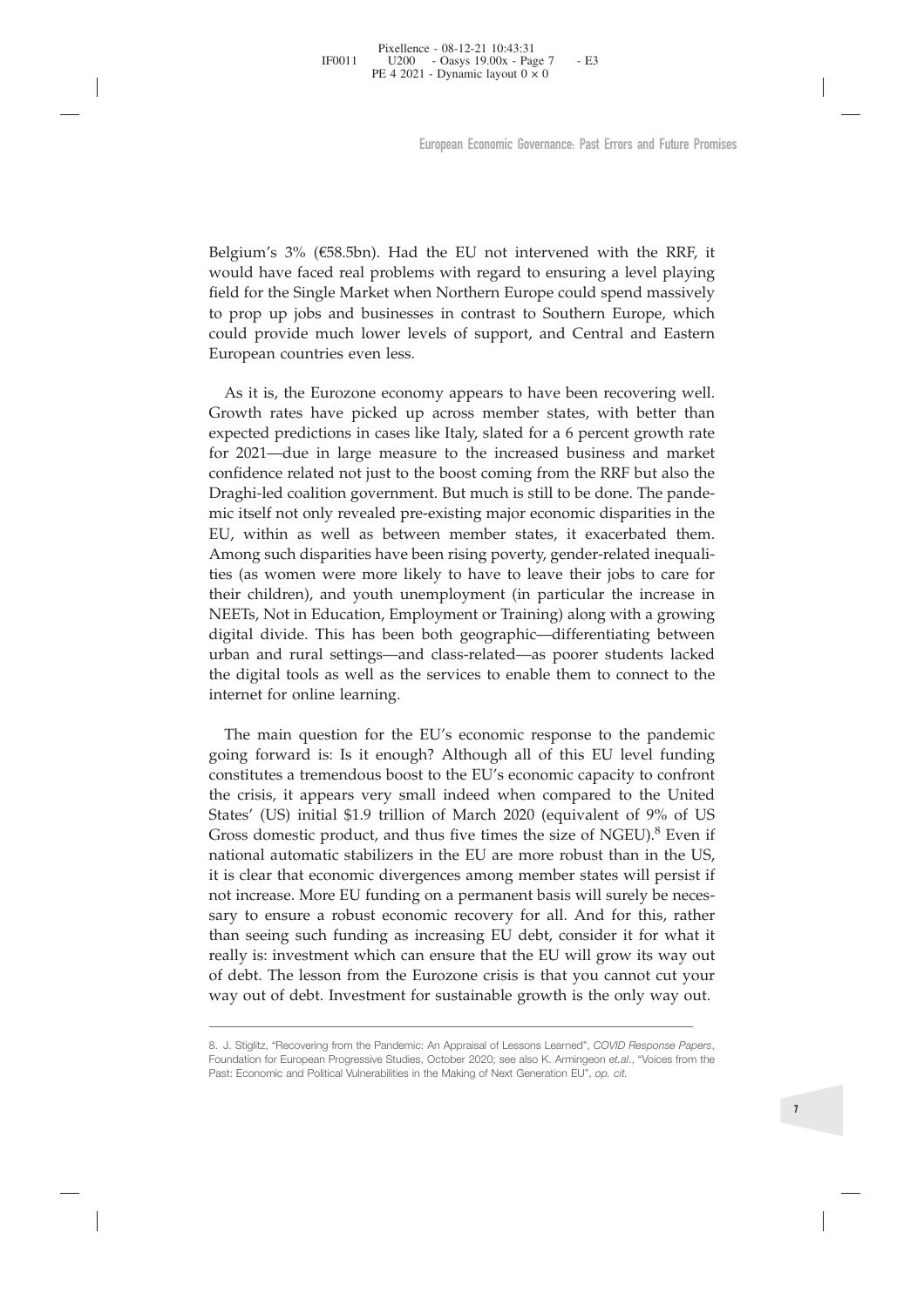#### *Politics*

Perceptions at the very initial stage of the pandemic were divided. There<br>
Perceptions at the very initial stage of the pandemic were divided. There<br>
Perceptions at the very initial stage of the pandemic were divided. The Politics<br>Perceptions at the very initial stage of the pandemic were divided. There<br>were those who saw this crisis, much as in the Eurozone crisis, as an<br>asymmetric shock to be dealt with by the member states in trouble, wh **Politics**<br>Perceptions at the very initial stage of the pandemic were divided. There<br>were those who saw this crisis, much as in the Eurozone crisis, as an<br>asymmetric shock to be dealt with by the member states in trouble, Politics<br>Perceptions at the very initial stage of the pandemic were divided. There<br>were those who saw this crisis, much as in the Eurozone crisis, as an<br>asymmetric shock to be dealt with by the member states in trouble, wh Politics<br>
Perceptions at the very initial stage of the pandemic were divided. There<br>
were those who saw this crisis, much as in the Eurozone crisis, as an<br>
asymmetric shock to be dealt with by the member states in trouble, Politics<br>Perceptions at the very initial stage of the pandemic were divided. There<br>rever those who saw this crisis, much as in the Eurozone crisis, as an<br>asymmetric shock to be dealt with by the member states in trouble, w Politics<br>
Perceptions at the very initial stage of the pandemic were divided. There<br>
were those who saw this crisis, much as in the Eurozone crisis, as an<br>
asymmetric shock to be dealt with by the member states in trouble, Politics<br>Perceptions at the very initial stage of the pandemic were divided. There<br>were those who saw this crisis, much as in the Eurozone crisis, as an<br>asymmetric shock to be dealt with by the member states in trouble, wh Politics<br>Perceptions at the very initial stage of the pandemic were divided. There<br>were those who saw this crisis, much as in the Eurozone crisis, as an<br>asymmetric shock to be dealt with by the member states in trouble, wh Politics<br>Perceptions at the very initial stage of the pandemic were divided. There<br>were those who saw this crisis, much as in the Eurozone crisis, as an<br>asymmetric shock to be dealt with by the member states in trouble, wh Perceptions at the very initial stage of the pandemic were divided. There Perceptions at the very initial stage of the pandemic were dividel, whereas others felt from the beginning that it was a symmetric shock, and that s Perceptions at the very initial stage of the pandemic were divided. There were those who saw this crisis, much as in the Eurozone crisis, as an asymmetric shock to be dealt with by the member states in trouble, whereas oth were those who saw this crisis, much as in the Eurozone crisis, as an asymmetric shock to be dealt with by the member states in trouble, whereas others felt from the beginning that it was a symmetric shock, and that solida asymmetric shock to be dealt with by the member states in trouble, whereas others felt from the beginning that it was a symmetric shock, and that solidarity was required. Most infamous was the Dutch Finance Minister who bl reas others felt from<br>that solidarity was<br>Minister who blame<br>hospitals—an accus<br>informal conditiona<br>Italy to invest in it<br>roundly condemned<br>most hard hit by tl<br>empathy—leading t<br>thern Europeans, ar<br>ned if not betrayed<br>and inister who blamed the victims, notably Italy, for not investing in its spitals—an accusation even more egregious once we remember the formal conditionality and SGP rules that had made it impossible for orbit on invest in hospitals—an accusation even more egregious once we remember the informal conditionality and SGP rules that had made it impossible for Italy to invest in its health system. Although the Dutch minister was roundly condemned informal conditionality and SGP rules that had made it impossible for Italy to invest in its health system. Although the Dutch minister was roundly condemned, his comments only fueled the sense in those initially most hard

Italy to invest in its health system. Although the Dutch minister was roundly condemned, his comments only fueled the sense in those initially most hard hit by the pandemic that the EU lacked solidarity or even empathy—lea roundly condemned, his comments only fueled the sense in those initially most hard hit by the pandemic that the EU lacked solidarity or even empathy—leading them to ask why were they part of the EU at all. Southern Europea most hard hit by the pandemic that the EU lacked solidarity or even<br>empathy—leading them to ask why were they part of the EU at all. Sou-<br>thern Europeans, and Italy followed by Spain in particular, felt abando-<br>ned if not empathy—leading them to ask why were they part of the EU at all. Southern Europeans, and Italy followed by Spain in particular, felt abandomed if not betrayed by the EU and fellow member states in March, April, and May.<br>Th thern Europeans, and Italy followed by Spain in particular, felt abandomed if not betrayed by the EU and fellow member states in March, April, and May.<br>The mood seemed to shift only once the Franco-German duo came out publ ned if not betrayed by the EU and fellow member states in March, April,<br>and May.<br>The mood seemed to shift only once the Franco-German duo came out<br>publicly recommending a major grant-based recovery fund in mid-May,<br>and the and May.<br>
The mood seemed to shift only once the Franco-German duo came out<br>
publicly recommending a major grant-based recovery fund in mid-May,<br>
and the Commission came back quickly with an even larger amount. The<br>
change The mood seemed to shift only once the Franco-German duo came out<br>publicly recommending a major grant-based recovery fund in mid-May,<br>and the Commission came back quickly with an even larger amount. The<br>change in mood was The mood seemed to shift only once the Franco-German duo came out<br>publicly recommending a major grant-based recovery fund in mid-May,<br>and the Commission came back quickly with an even larger amount. The<br>change in mood was publicly recommending a major grant-based recovery fund in mid-May,<br>and the Commission came back quickly with an even larger amount. The<br>change in mood was evidenced not only by member state leaders but<br>also by EU citizens and the Commission came back quickly with an even larger amount. The change in mood was evidenced not only by member state leaders but also by EU citizens, as trust in national governments and the EU overall increased. At change in mood was evidenced not only by member state leaders but<br>also by EU citzens, as trust in national governments and the EU overall<br>increased. At the national level, the Edelman Trust Barometer found an<br>upsurge in tr also by EU citizens, as trust in national governments and the EU overall<br>increased. At the national level, the Edelman Trust Barometer found an<br>upsurge in trust in government generally, with a 10 percent increase in<br>German increased. At the national level, the Edelman Trust Barometer found an upsurge in trust in government generally, with a 10 percent increases in Germany from January to May 2020 (46% to 56%), with snaller increases in Franc upsurge in trust in government generally, with a 10 percent increase in Germany from January to May 2020 (46% to 56%), with smaller increases in France (45% to 49%). In 2020, A Pew survey similarly found increased trust in Germany from January to May 2020 (46% to 56%), with smaller increases<br>in France (45% to 49%). In 2020, A Pew survey similarly found increased<br>trust in national governments, as judged by citizens' approval of their<br>country in France (45% to 49%). In 2020, A Pew survey similarly found increased<br>trust in national governments, as judged by citizens" approval of their<br>country's response, with a large majority seeing it as good in Spain (54%),<br>F trust in national governments, as judged<br>country's response, with a large majority s<br>France (59%), Belgium (61%), Sweden (<br>(87%), Germany (88%), and Denmark (95<sup>c</sup><br>As for the EU, which at the outset of the c<br>rity in the he ance (59%), Belgium (61%), Sweden (71%), Italy (74%), Netherlands 7%), Germany (88%), and Denmark (95%), in contrast to the UK (46%).<br>
for the EU, which at the outset of the crisis had little governing autho-<br>
y in the hel (87%), Germany (88%), and Denmark (95%), in contrast to the UK (46%).<br>As for the EU, which at the outset of the crisis had little governing autho-<br>rity in the health domain, highly constraining economic rules, and limited As for the EU, which at the outset of the crisis had little governing autho-<br>tity in the health domain, highly constraining economic rules, and limited<br>fiscal capacities, trust comes out in general citizen support for enha rity in the health domain, highly constraining economic rules, and limited<br>fiscal capacities, trust comes out in general citizen support for enhancing<br>its powers. A Eurobarometer poll carried out between 23 April and 1 May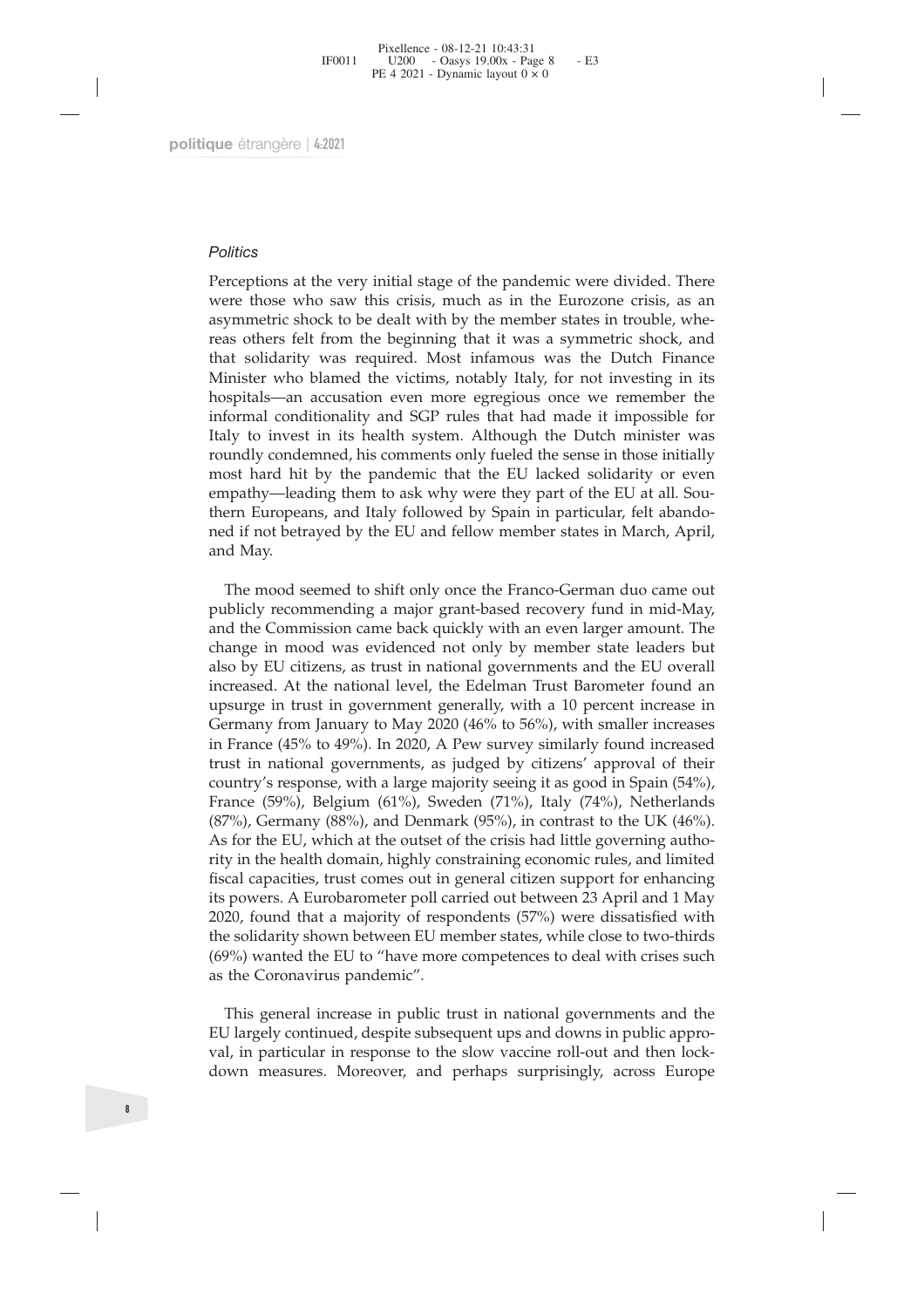Fixellence - 08-12-21 10:43:31<br>
FF0011 U200 - Oasys 19.00x - Page 9 - E3<br>
PE 4 2021 - Dynamic layout 0 × 0<br>
European Economic Governance: Past Errors and Future Pron<br>
Function Economic Governance: Past Errors and Future Pr F0011 U200 - Oasys 19.00x - Page 9 - E3<br>
PE 4 2021 - Dynamic layout 0 × 0<br>
European Economic Governance: Past Errors and Fulture Promises<br>
European Economic Governance: Past Errors and Fulture Promises<br>
populism was for th European Economic Governance: Past Errors and Future Promises<br>European Economic Governance: Past Errors and Future Promises<br>populism was for the most part held at bay. There is no doubt that anti-<br>system populist parties i European Economic Governance: Past Errors and Future Promises<br>populism was for the most part held at bay. There is no doubt that anti-<br>system populist parties in many member states decried government<br>elites, mainly blaming European Economic Governance: Past Errors and Future Promises<br>populism was for the most part held at bay. There is no doubt that anti-<br>system populist parties in many member states decried government<br>elites, mainly blaming European Economic Governance: Past Errors and Future Promises<br>populism was for the most part held at bay. There is no doubt that anti-<br>system populist parties in many member states decried government<br>elites, mainly blaming populism was for the most part held at bay. There is no doubt that anti-<br>system populist parties in many member states decried government<br>elites, mainly blaming them for being too harsh on mask-wearing rules<br>and lockdowns, populism was for the most part held at bay. There is no doubt that anti-<br>system populist parties in many member states decried government<br>elites, mainly blaming them for being too harsh on mask-wearing rules<br>and lockdowns, populism was for the most part held at bay. There is no doubt that anti-system populist parties in many member states decried government ellites, mainly blaming them for being too harsh on mask-wearing rules and lockdowns, populism was for the most part held at bay. There is no doubt that anti-<br>system populist parties in many member states decried government<br>elites, mainly blaming them for being too harsh on mask-wearing rules<br>and lockdowns, populism was for the most part held at bay. There is no doubt that anti-<br>system populist parties in many member states decried government<br>elites, mainly blaming them for being too harsh on mask-wearing rules<br>and lockdowns, populism was for the most part neld at bay. There is no doubt that anti-<br>system populist partins in many member states decried government<br>elites, mainly blaming them for being too harsh on mask-wearing rules<br>and lockdowns, system populst parties in many m<br>elites, mainly blaming them for being<br>and lockdowns, even as mainstream<br>populist governments were too late an<br>were also sporadic protest marches a<br>get vaccinations, and later to use healt<br>t pours governments were to be a and ax on iocknown ineasures. There also sporadic protest marches against mandates to wear masks, to get vaccinations, and later to use health passes to get into restaurants and theaters or e wee ass spotata persons intense signals inationals of wear insass, to exerget vaccinations, and later to use health passes to get into restaurants and theaters or even to places of employment. But the vast majority of Euro

#### *Governance*

ger vacunations, and rate to use iterative possess to ger into restaurants and the that said , in some European countries with populist governments, their leaders exploited the crisis for their own political purposes, for The means seemed to have accepted the emergency measures to keep people peans seemed to have accepted the emergency measures to keep people safe. That said, in some European countries with populist governments, their leade pears seement to nave accepted the emispery measses to keep-people<br>safe. That said, in some European countries with populist governments,<br>their leaders exploited the crisis for their own political purposes, for<br>example, to state. That sand, in some European columnes with populas governments, their headers exploited the crisis for their own political purposes, for example, to restrict access to abortions or to limit freedom of the press, as i Their reading explored the class for their own pointed purposes, for example, to restrict access to abortions or to limit freedom of the press, as in Hungary and Poland.<br>
Governance<br>
While the negative politicization of Eu example, to restrict access to aborhoris of to finith reedom of the press,<br>as in Hungary and Poland.<br>Covernance<br>While the negative politicization of Eurozone crisis management largely<br>characterized the initial period of pa Governance<br>
Governance<br>
While the negative politicization of Eurozone crisis management largely<br>
characterized the initial period of pandemic crisis management, a more<br>
positive politicization "at the top" began once Franc Governance<br>While the negative politicization of Eurozone crisis management largely<br>characterized the initial period of pandemic crisis management, a more<br>positive politicization "at the top" began once France and Germany<br>t While the negative politicization of Eurozone crisis management largely<br>characterized the initial period of pandemic crisis management, a more<br>positive politicization "at the top" began once France and Germany<br>together pro while the negative politicization of eurozone crisis management argery<br>characterized the initial period of pandemic crisis management, a more<br>positive politicization "at the top" began once France and Germany<br>together prop characterized the initial period of pandemic crisis management, a more positive politicization "at the top" began once France and Germany together proposed the grants-based recovery fund via EU-level bonds. Before this bre positive pointicization at the top began once France and Germany<br>together proposed the grants-based recovery fund via EU-level bonds.<br>Before this breakthrough, however, the splits in the Council reflected<br>those of the Euro together proposed the grants-based recovery rund via EU-level bonds.<br>Before this breakthrough, however, the splits in the Council reflected<br>those of the Eurozone crisis, with the "frugal coalition" (made up of<br>Germany, the becore this breakthrough, nowever, the splits in the Council reflected those of the Eurozone crisis, with the "frugal coalition" (made up of Germany, the Netherlands, Austria, Demark, and Sweden among others) against the " those of the Eurozone criss, with the Trugal coaliton (made up of<br>Germany, the Netherlands, Austria, Denmark, and Sweden among others)<br>against the "solidarity coalition" (made up of mainly of France and other<br>Southern Euro Germany, the Netherlands, Austria, Denmark, and Sweden among others) against the "solidarity coalition" (made up of mainly of France and other Southern European, joined by some Central and Eastern European countries).<sup>9</sup> O untern European, jonned by some Central and Eastern European counting<br>es).<sup>9</sup> Once Germany shifted sides, however, by joining the solidarity<br>alition, the stage was set for more positive politicization not only within<br>e Cou thes). Once Germany shired sides, nowever, by joining the solidarity coalition, the stage was set for more positive politicization not only within the Council but also with the Commission, which it empowered to carry out t coalition, the stage was set for more positive pointiclization not only within<br>the Council but also with the Commission, which it empowered to carry<br>out the agreed programs. This more cooperative relationship constituted<br>a

The story of how Germany moved from the frugal coalition, of which<br>Commission, as in the case of the European Stability Mechanism.<sup>10</sup><br>The story of how Germany moved from the frugal coalition, of which<br>it was a leader duri costs by establishing administrative bodies outside the control of t<br>Commission, as in the case of the European Stability Mechanism.<sup>10</sup><br>The story of how Germany moved from the frugal coalition, of whi<br>it was a leader duri Commission, as in the case of the European Stability Mechanism.<sup>10</sup><br>
The story of how Germany moved from the frugal coalition, of which<br>
it was a leader during the Eurozone crisis, to the solidarity coalition<br>
championed b Integration, it is the factor of the European of from the frugal coalition, of which<br>it was a leader during the Eurozone crisis, to the solidarity coalition<br>championed by France, has yet to be told in full. There are those The story of how Germany<br>it was a leader during the<br>championed by France, has<br>-<br>9. S. Fabbrini, "Getting to Next Generation<br>Union", American Political Science Associa<br>10. C. J. Bickerton, D. Hodson and U. Pu<br>Integration",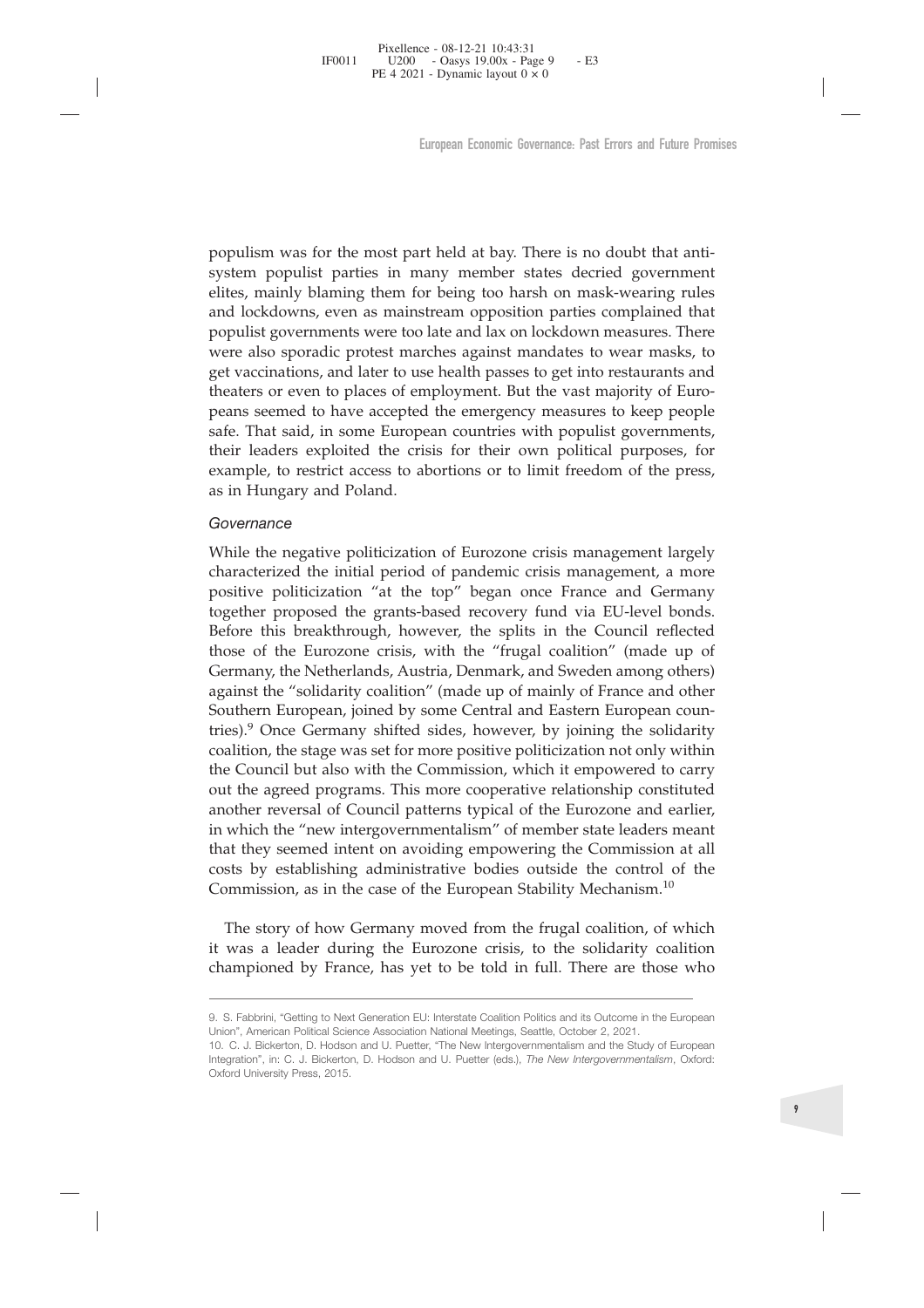Fixellence - 08-12-21 10:43:31<br>
FF0011 U200 - Oasys 19.00x - Page 10 - E3<br>
PE 4 2021 - Dynamic layout 0 × 0<br>
PULE 6<br>
FE 4 2021 - Dynamic layout 0 × 0<br>
PULE 6<br>
FE 4 2021<br>
PULE 1 Dynamic layout 0 × 0<br>
PULE 6<br>
Their inter-<br>
e From Fig. 2000 - Oasys 19.00x - Page 10 - E3<br>
PE 4 2021 - Dynamic layout 0 × 0<br>
PE 4 2021<br>
PE 4 2021<br>
PU E 4 2021 - Dynamic layout 0 × 0<br>
PU E 4 2021<br>
PU E 4 2021<br>
PU E 4 2021<br>
PU E 4 2021<br>
PU E 4 2021<br>
PU E 4 2021<br>
PU E 124 2021 <sup>2</sup> Dynamic layout 0 × 0<br>
2010<br>
2010<br>
2010<br>
2010<br>
2010<br>
2010<br>
2010<br>
2010<br>
2010<br>
2010<br>
2010<br>
2010<br>
2010<br>
2010<br>
2010<br>
2010<br>
2010<br>
2010<br>
2010<br>
2010<br>
2010<br>
2010<br>
2010<br>
2010<br>
2010<br>
2010<br>
2010<br>
2010<br>
2010<br>
2010<br>
2010<br>
2 que étrangère | 4:2021<br>
attribute the switch to German leaders' reconceptualization of their inter-<br>
ests, both economic, to ensure the continued functioning of the Euro-<br>
zone's interdependent economy (in particular as Ge que étrangère | 4:2021<br>
attribute the switch to German leaders' reconceptualization of their inter-<br>
ests, both economic, to ensure the continued functioning of the Euro-<br>
zone's interdependent economy (in particular as Ge que étrangère | 4:2021<br>
attribute the switch to German leaders' reconceptualization of their inter-<br>
ests, both economic, to ensure the continued functioning of the Euro-<br>
zone's interdependent economy (in particular as Ge attribute the switch to German leaders' reconceptualization of their inter-<br>ests, both econonic, to ensure the continued functioning of the Euro-<br>zone's interdependent economy (in particular as German automotive<br>manufactur attribute the switch to German leaders' reconceptualization of their inter-<br>ests, both economic, to ensure the continued functioning of the Euro-<br>zone's interdependent economy (in particular as German automotive<br>manufactur attribute the switch to German leaders' reconceptualization of their inter-<br>ests, both economic, to ensure the continued functioning of the Euro-<br>zone's interdependent economy (in particular as German automotive<br>manufactur attribute the switch to German leaders' reconceptualization of their inter-<br>ests, both economic, to ensure the continued functioning of the Euro-<br>zone's interdependent economy (in particular as German automotive<br>manufactur attribute the switch to German leaders' reconceptualization of their inter-<br>ests, both economic, to ensure the continued functioning of the Euro-<br>zone's interdependent economy (in particular as German automotive<br>manufactur easurable the switch of estimal readers is ecotrepotantzation of the Inter-<br>ests, both economic, to ensure the continued functioning of the Euro-<br>zone's interdependent economy (in particular as German automotive<br>manufactur Exsp. bout Cucolome, to Unstant at continued rationaling of anticolomes manufacturers clamored for an Italian rescue to shore up their supply chains in Northern Italy as much as their sales across Europe), and political, e zone's intertigential economy (in particular as seriant attomoutive than that the manufacturers clannored for an Italian rescue to shore up their supply chains in Northern Italy as much as their sales across Europe), and p manutateurus cannot of an trainin research or short up then suppry-<br>chains in Northern Italy as much as their sales across Europe), and politi-<br>cal, especially once polling showed that a majority of their citizens<br>actuall channs in volution travy as nuclear seasons curope, and point of cal, especially once poling showed that a majority of their citizens actually were in favor of the creation of EU funds to support countries in need.<sup>11</sup> How an, especially wree jouing sinwed utar a nalgority of their cluzies are actually were in favor of the reation of EU funds to upport countries in need.<sup>11</sup> However, beyond the cognitive shift in interests were norms and val actually were in twoto in the Ctatular of Le I antas to support countines in<br>need.<sup>11</sup> However, beyond the cognitive shift in interests were norms and<br>values, or even emotions. Merkel's change of heart is arguably similar read. Towever, beyond the eguinty since in interests well only all the previous solve the previous switch on migration policy in 2015 and on national nuclear policy. But French policymakers also need to be given a lot of c pervous swarter or migration pointy in 2019 and orn attional intetear<br>licy. But French policymakers also need to be given a lot of credit for<br>e breakthrough, as they argued persuasively in the name of Europe for<br>lidarity i ponty. But rientir pontyniaxes also ineed to be given a to to clear to the breakthrough, as they argued persuasively in the name of Europe for solidarity in a health crisis in which all countries were equally at risk of co ECB is a singled persuasively in the late of Late and Calope for the same of the discularity in a health crisis in which all countries were equally at risk of contagion, but some had been hit harder than others and did not

solution, but some had been hit harder than others and did not have the wherewithal to recover economically without support. The shift itself followed from discursive interactions over a period of months, from late March o contagnot, out some rata teat in trance uant outers and out rave and outer the wherewithal to recover economically without support. The shift itself followed from discursive interactions over a period of months, from late In the witeward in tectore economically window support. The sunt itself followed from discursive interactions over a period of months, from late March on, between French President Emmanuel Macron and Chancellor Merkel, bac March on ussessive interactions over a period of informits, nonitated more Merkel, backed up by discursive coordination deep into the executive bureaucracies of both countries, as well as with the Commission.<sup>12</sup><br>Negative Mentro the "Sovereignth" resistent Entimianter Maton and Clarelletical consistive politicization did not entirely disappear, of course. A case in point was the German Constitutional Court's judgment questioning the Booth Merker, backed up by discursive coordination deep into the executive<br>bureaucracies of both countries, as well as with the Commission.<sup>12</sup><br>Negative politicization did not entirely disappear, of course. A case in<br>point was t Departive politicization did not entirely disappear, of course. A case in point was the German Constitutional Court's judgment questioning the ECB's actions in terms of quantitative easing (PSPP), which cast a shadow over Negative politicization did not entirely disappear, of course. A case in<br>point was the German Constitutional Court's judgment questioning the<br>ECB's actions in terms of quantitative easing (PSPP), which cast a shadow<br>over i Fuguare point was the German Constitutional Court's judgment questioning the ECB's actions in terms of quantitative easing (PSPP), which cast a shadow over its pandemic-related monetary policy (PEPP). Needless to say, pol point was ue estimal constitutional courts judget in testoning the ECB's actions in terms of quantitative easing (PSPP). Which cast a shadow over its pandemic-related monetary policy (PEPP). Needless to say, politicization Even a cations in terms or quantitive cannot complete the Type and Conditionality to contrinued with the efforts by the frugal coalition to block EU-level grants in favor of providing only loans with conditionality to Sout over is paractime-retard morecary practy (1-17). Necessity points and stay, points and so continued with the efforts by the frugal coalition to block EU-level grants in favor of providing only loans with conditionality to EU-level grants to womanted what are consisting only and range communication and the EU-level grants in favor of providing only loans with conditionality to Southern European countries in need. But there was also the resi The UV of the proposition of the mass. The counter agreement in July 2020 was a compromise in which the frugal coalition failed to scuttle the recovery fund but nonetheless succeeded in altering the ratio of grants to loan In July 2020 was a compromise in which the frugal<br>scuttle the recovery fund but nonetheless succeeded ir<br>of grants to loans at the same time that Poland and Hu<br>water down the "rule of law" conditionality clause.<br>here the E scuttle the recovery fund but nonetheless succeeded in altering the ratio<br>of grants to loans at the same time that Poland and Hungary managed to<br>water down the "rule of law" conditionality clause. Notably, however,<br>here th Seating the Tectory Junite Bat Honcelnetess Baccecaca II and of grants to loans at the same time that Poland and Hung, water down the "rule of law" conditionality clause. No here the EP, which had had little impact during or grants to Ioans at the same time that Poland and Hungary managed to<br>water down the "rule of law" conditionality clause. Notably, however,<br>here the EP, which had had little impact during the first six months of<br>the pande water down the "<br>
here the EP, which<br>
the pandemic, ma<br>
11. L. Schramm, "Econom<br>
EU Corona Recovery Plan"<br>
12. A. Crespy and L. Schr.<br>
Response to Covid-19", EL<br>
13. S. Fabbrini, "Getting to<br>
Union", op. c*it*.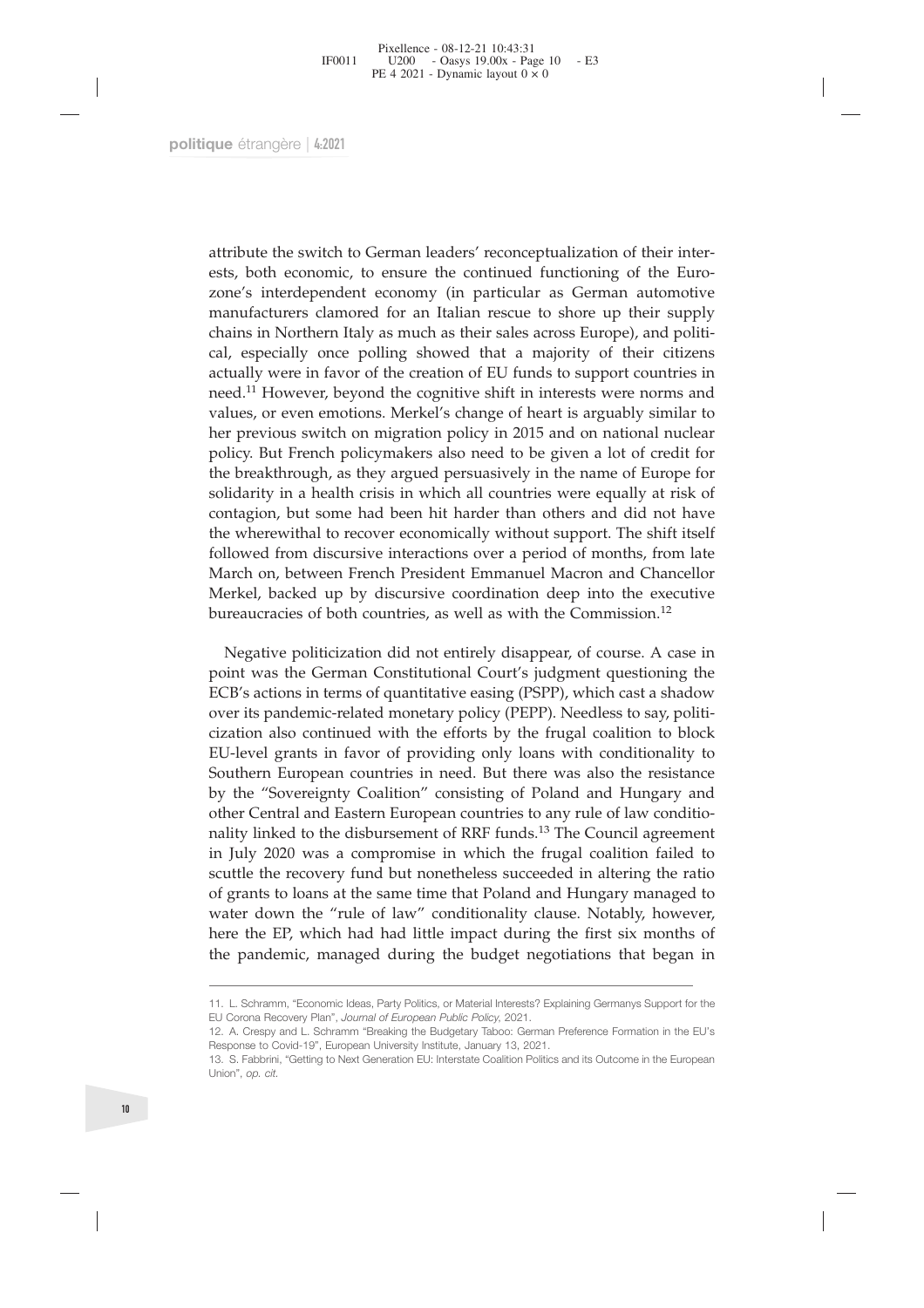Pixellence - 08-12-21 10:43:31 IF0011 U200 - Oasterling

PE 4 2021 - Dynamic layout 0 × 0

European Economic Governance: Past Errors and Future Promises<br>
October 2020 to reinsert more robust conditionality into the final<br>
agreement, along with more money for EU4Health.<br>
Finally, the Commission not only came thro European Economic Governance: Past Errors<br>
2020 to reinsert more robust conditionality into<br>
agreement, along with more money for EU4Health.<br>
Finally, the Commission not only came through with innov<br>
adopted by the Council European Economic Governance: Past Errors and Future Promises<br>
tober 2020 to reinsert more robust conditionality into the final<br>
reement, along with more money for EU4Health.<br>
Finally, the Commission not only came through European Economic Governance: Past Errors and Future Promises<br>
October 2020 to reinsert more robust conditionality into the final<br>
agreement, along with more money for EU4Health.<br>
Finally, the Commission not only came thro European Economic Governance: Past Errors and Future Promises<br>
October 2020 to reinsert more robust conditionality into the final<br>
agreement, along with more money for EU4Health.<br>
Finally, the Commission not only came thro October 2020 to reinsert more robust conditionality into the final<br>agreement, along with more money for EU4Health.<br>Finally, the Commission not only came through with innovative ideas<br>adopted by the Council. It also overhau October 2020 to reinsert more robust conditionality into the final agreement, along with more money for EU4Health.<br>
Finally, the Commission not only came through with innovative ideas<br>
adopted by the Council. It also overh October 2020 to reinsert more robust conditionality into the final agreement, along with more money for EU4Health.<br>
Finally, the Commission not only came through with innovative ideas<br>
adopted by the Council. It also overh October 2020 to reinsert more robust conditionality into the final agreement, along with more money for EU4Health.<br>
Finally, the Commission not only came through with innovative ideas<br>
adopted by the Council. It also overh October 2020 to reinsert more robust conditionality into the final agreement, along with more money for EU4Health.<br>Finally, the Commission not only came through with innovative ideas adopted by the Council. It also overhau October 2020 to reinsert inter robust contuitonally into the linar agreement, along with more money for EU4Health.<br>
Finally, the Commission not only came through with innovative ideas<br>
adopted by the Council. It also overh agreement, along with more money for EU-Freemin.<br>
Finally, the Commission not only came through with innovative ideas<br>
adopted by the Council. It also overhauled the European Semester in<br>
ways that eliminated many of its r Finally, the Commission not only came through with innovative ideas<br>adopted by the Council. It also overhauled the European Semester in<br>ways that eliminated many of its remaining drawbacks. It is useful to<br>remember that at Finany, the Connussion not only came unough whit innovative ideas<br>adopted by the Council. It also overhauled the European Semester in<br>ways that eliminated many of its remaining drawbacks. It is useful to<br>remember that at t abuped by the Council. I also betrained the European Sentester in the supplear original converted from a soft law coordinating mechanism (akin to the "open method of coordination") into a top-down punitive mechanism of con ways uta eminiated mary of its femaning drawbacks. It is useful to remember that at the inception of the Eurozone crisis in 2010, the Semester was converted from a soft law coordinating mechanism (akin to theorem rethod of reliational at the inception of the Eurozone clists in 2010, the Seines-<br>ter was converted from a soft law coordinating mechanism (akin to the<br>"open method of coordination") into a top-down punitive mechanism of<br>control wh er was converted nont a sont aw coordinating inectians (akin to the "open method of coordination") into a top-down punitive mechanism of control which was then eased (beginning in 2013) by being applied with greater and gr been measured or colonalidation f nind a lop-town pumive interariant or control which was then eased (beginning in 2013) by being applied with greater and greater flexibility in order to ensure better performance, accompan comun when us use the eased (beguining in 2015) by being appeled whit was denoted accompanied by an increasing focus on addressing social concerns. Today, in light of the pandemic response, the Commission's mission has bee greater and greater nextrontry in order to ensure better performante,<br>accompanied by an increasing focus on addressing social concerns. Today,<br>in light of the pandemic response, the Commission's mission has been<br>transforme accompanned by an increasing iocus on addressing social concerns. Ioday,<br>this light of the pandemic response, the Commission's mission has been<br>transformed. It has largely left behind its roles of enforcer and then mode-<br>r In light of the pandentic response, the Commission's hussion has been<br>transformed. It has largely left behind its roles of enforcer and then mode-<br>rator in the Eurozone crisis to be the promoter of the new industrial stracomes. by multaves unough the valuation resulter and recovery rians<br>
RRPs). These are more bottom-up exercises by member state govern-<br>
ents, at the same time that the Commission still exercises oversight via<br>
miditionality and m (IVKRT S). These are niore bottom-up exercises by member state govern-<br>ments, at the same time that the Commission still exercises oversight via<br>conditionality" is a far cry from what it was during the early phase of the<br>f ments, at the same time that the Commission still exertses oversignt via<br>conditionality and makes recommendations for reform. But this "condi-<br>tionality" is a far cry from what it was during the early phase of the<br>Eurozone

comminumaly and masks economic mand the comminstant and the commission commistive is a far cry from what it was during the early phase of the Eurozone crisis, when structural reform meant largely cutting welfare states and bundary is a lat try nont want it was utump the early plates of the<br>Eurozone crisis, when structural reform meant largely cutting welfare<br>states and deregulating labor markets. It is focused on attacking national<br>economic Euroloute Clisis, whete states and deregulating labor markets. It is focused on attacking national economic vulnerabilities and administrative hindrances as well as social "fairness" by addressing inequalities of opportuni states and detegutating fabor markets. It is focused on attacking national economic vulnerabilities and administrative hindrances as well as social "fairness" by addressing inequalities of opportunities as well as of outco economic vamerabines and administrative initiataties as well as social<br>
"fairness" by addressing inequalities of opportunities as well as of out-<br>
comes.<br>
This said, the European Semester remains a highly technocratic exer raintess by addressing mequanties or opportunities as wen as or out-<br>comes.<br>This said, the European Semester remains a highly technocratic exercise<br>that is largely concentrated in the executive branches of national govern-This said, the European Semester remains a highly technocratic exercise<br>that is largely concentrated in the executive branches of national governments in coordination with the Commission. Although for the first<br>NRRPs, the This said, the European Semester remains a highly technocratic exercise<br>that is largely concentrated in the executive branches of national govern-<br>ments in coordination with the Commission. Although for the first<br>NRRPs, t rial state, the European of the exective branches of national governments in coordination with the Commission. Although for the first NRRPs, the Commission called for member states to "engage as soon as possible in a broad that is angely concluded in the executive branches of national governit-<br>ments in coordination with the Commission. Although for the first<br>NRRPs, the Commission called for member states to "engage as soon as<br>possible in a plans The otech to chistal chatolical ownership, The was understood that such dialogue would be difficult for member states to manage, given the need to ensure speedy action. But it doesn't appear that much has been put in such dialogue would be diffict<br>need to ensure speedy action.<br>put into place for the next rou<br>the Semester did not issue new<br>reas powerful industrial lobbi<br>influence in the design and ac<br><br>14. "Stratégie annuelle 2021 pour u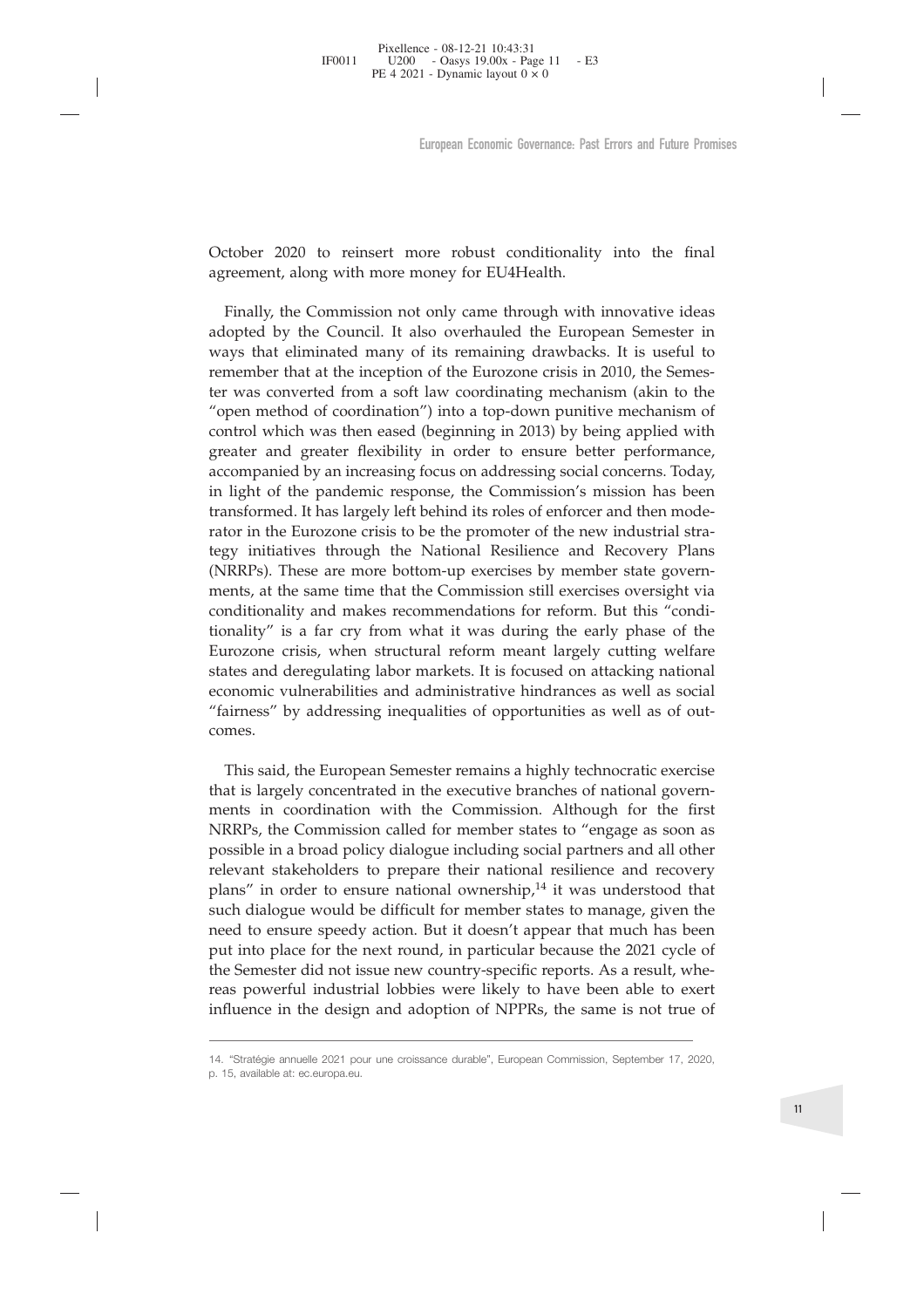Froellance - 08-12-21 10:43:31<br>
FF0011 U200 - Oasys 19.00x - Page 12 - E3<br>
PE 4 2021 - Dynamic layout 0 × 0<br>
<br>
Social stakeholders. Nor did the Commission itself seem to have done<br>
much to ensure this kind of broad dialog Fronti Fronti Place of  $\sim$  2021 - Dynamic layout 0  $\times$  0<br>FE 4 2021 - Dynamic layout 0  $\times$  0<br>The ensure this kind of broad dialogue at the EU level. Although<br>much to ensure this kind of broad dialogue at the EU level. A social stakeholders. Nor did the Commission itself seem to have done<br>social stakeholders. Nor did the Commission itself seem to have done<br>much to ensure this kind of broad dialogue at the EU level. Although<br>social stakehol social stakeholders. Nor did the Commission itself seem to have done<br>much to ensure this kind of broad dialogue at the EU level. Although<br>social stakeholders were heard (via online communication), how much<br>they were "liste

que étrangère | 4:2021<br>
social stakeholders. Nor did the Commission itself seem to have done<br>
much to ensure this kind of broad dialogue at the EU level. Although<br>
social stakeholders were heard (via online communication), social stakeholders. Nor did the Commission itself seem to have done<br>much to ensure this kind of broad dialogue at the EU level. Although<br>social stakeholders were heard (via online communication), how much<br>they were "liste social stakeholders. Nor did the Commission itself seem to have done<br>much to ensure this kind of broad dialogue at the EU level. Although<br>social stakeholders were heard (via online communication), how much<br>they were "liste social stakeholders. Nor did the Commission itself seem to have done<br>much to ensure this kind of broad dialogue at the EU level. Although<br>social stakeholders were heard (via online communication), how much<br>they were "liste much to ensure this kind of broad dialogue at the EU level. Although<br>social stakeholders were heard (via online communication), how much<br>they were "listened to", meaning had an impact on practices, remains<br>open to question social stakeholders were heard (via online communication), how much<br>they were "listened to", meaning had an impact on practices, remains<br>open to question.<sup>15</sup><br>\*\*\*<br>All in all, the pandemic response was certainly a radical b they were "istened to", meaning had an impact on practices, remains<br>open to question.<sup>15</sup><br> $**$ <br>All in all, the pandemic response was certainly a radical break with<br>the Eurozone crisis response, and a historic achievement, a sum to question.<sup>15</sup><br>**All in all, the pandemic response was certainly a radical break with**<br>the Eurozone crisis response, and a historic achievement, although not a<br>"Hamiltonian moment". The RRF is a temporary fund focused \*\*\*<br>All in all, the pandemic response was certainly a radical break with<br>the Eurozone crisis response, and a historic achievement, although not a<br>"Hamiltonian moment". The RRF is a temporary fund focused on the<br>pandemic, r All in all, the pandemic response was certainly a radical break with<br>the Eurozone crisis response, and a historic achievement, although not a<br>"Hamiltonian moment". The RRF is a temporary fund focused on the<br>pandemic, rath All in all, the pandemic response was certainly a radical break with<br>the Eurozone crisis response, and a historic achievement, although not a<br>"Hamiltonian moment". The RRF is a temporary fund focused on the<br>pandemic, rathe All in all, the pandemic response was certainly a radical break with<br>the Eurozone crisis response, and a historic achievement, although not a<br>"Hamiltonian moment". The RRF is a temporary fund focused on the<br>pandemic, rathe the Eurozone crisis res<br>
"Hamiltonian moment<br>
pandemic, rather than<br>
during the Eurozone c<br>
thern Europeans had c<br>
over, the "governing b<br>
suspended, not official<br>
the instruments it need<br>
revolt that stemmed in<br>
Eurozone mdemic, rather than the tabled "Eurobonds" that many had called for<br>tring the Eurozone crisis, let alone the "Coronabonds" France and Sou-<br>ern Europeans had called for in the first month of the pandemic. More-<br>er, the "gov during the Eurozone crisis, let alone the "Coronabonds" France and Southern Europeans had called for in the first month of the pandemic. More-<br>over, the "governing by rules and ruling by numbers" of the SGP is only<br>suspend thern Europeans had called tor in the first month of the pandemic. More-<br>over, the "governing by rules and ruling by numbers" of the SGP is only<br>suspended, not officially revoked, while the Eurozone still lacks many of<br>the

over, the "governing by rules and ruling by numbers" of the SGP is only suspended, not officially revoked, while the Eurozone still lacks many of the instruments it needs to ensure optimal performance. And the populist rev suspended, not officially revoked, while the Eurozone still lacks many of<br>the instruments it needs to ensure optimal performance. And the populist<br>revolt that stemmed in large part from citizens' negative reactions to the<br> the instruments it needs to ensure optimal performance. And the populist<br>revolt that stemmed in large part from citizens' negative reactions to the<br>Eurozone crisis is not over. But the response to the Covid-19 crisis, whic revolt that stemmed in large part from citizens' negative reactions to the Eurozone crisis is not over. But the response to the Covid-19 crisis, which reverses some of the Eurozone's worst legitimacy lapses, is at least a Eurozone crisis is not over. But the response to the Covid-19 crisis, which<br>reverses some of the Eurozone's worst legitimacy lapses, is at least a very<br>good start!<br>That said, the EU faces many potential obstacles and stumb reverses some of the Eurozone's worst legitimacy lapses, is at least a very good start!<br>That said, the EU faces many potential obstacles and stumbling blocks<br>with regard to moving forward. Political divisions remain in the good start!<br>That said, the EU faces many po<br>with regard to moving forward.<br>Council, in particular between the f<br>depend going forward upon wheth<br>ring growth while appearing to be<br>ruption. If it fails to deliver on grow<br>wise That said, the EU faces many potential obstacles and stumbling blocks<br>th regard to moving forward. Political divisions remain in the EU<br>uncuicl, in particular between the frugal coalition and the rest. Much will<br>pend going with regard to moving torward. Political divisions remain in the EU Council, in particular between the frugal coalition and the rest. Much will depend going forward upon whether the RRF proves successful in spuring growth Council, in particular between the frugal coalition and the rest. Much will<br>depend going forward upon whether the RRF proves successful in spur-<br>ring growth while appearing to be effective, efficient, and devoid of cor-<br>ru

depend going forward upon whether the RRF proves successful in spur-<br>ring growth while appearing to be effective, efficient, and devoid of cor-<br>ruption. If it fails to deliver on growth, if the extra investment is not used ring growth while appearing to be effective, efficient, and devoid of corruption. If it fails to deliver on growth, if the extra investment is not used wisely in the main countries targeted (Italy and Spain), or if rule of ruption. If it fails to deliver on growth, it the extra investment is not used<br>wisely in the main countries targeted (Italy and Spain), or if rule of law<br>issues emerge, with money going to government cronies (Hungary and<br>P wisely in the main countries targeted (Italy and Spain), offsuses emerge, with money going to government cronies Poland), enthusiasm will wane, and the likelihood of crearent fund will diminish.<br>In addition, the austerity In addition, the austerity hawks are likely to be back once things get<br>back to some kind of new normal. If the rules are not changed, or at least<br>relaxed, the exit from the "escape clause" of the SGP will have deleterious<br> **Policy Brief, AK-Europa, 2021.**<br>**Policy Brief, AR-AND Scheme Section And Scheme Section**<br>**Policy Brief, AK-Europa, 2021.**<br>**Policy Brief, AK-Europa, 2021.**<br>**Policy Brief, AK-Europa, 2021.**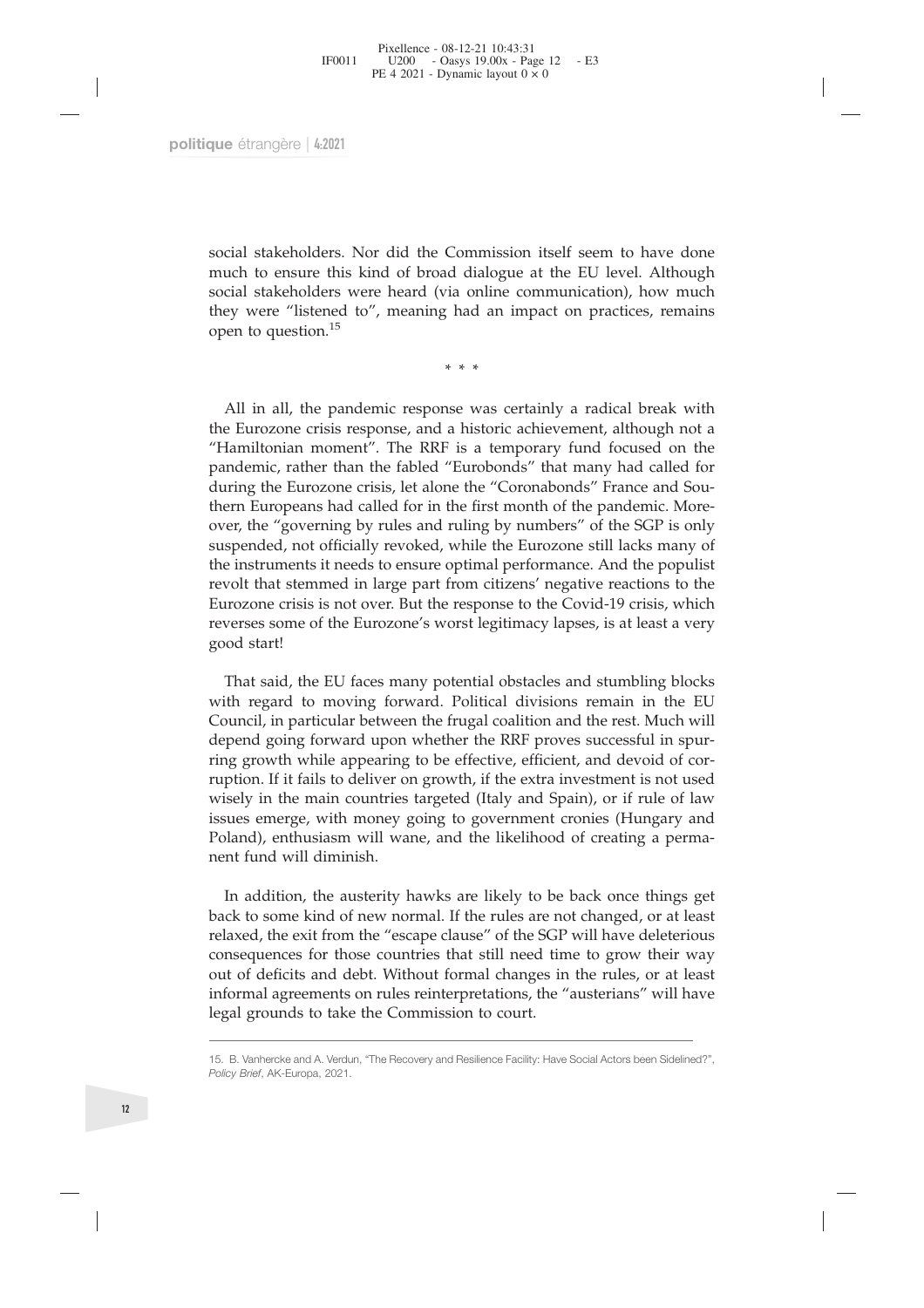Pixellence - 08-12-21 10:43:31 IF0011 U200 - Oasterling

PE 4 2021 - Dynamic layout 0 × 0

European Economic Governance: Past Errors and Future Promises<br>This is equally a problem because the restrictive rules and numbers are<br>ritten in so many different places in the Treaties and legislation—the<br>scal Compact impo European Economic Governance: Past Errors and Future Promises<br>This is equally a problem because the restrictive rules and numbers are<br>written in so many different places in the Treaties and legislation—the<br>Fiscal Compact i European Economic Governance: Past Errors and Future Promises<br>This is equally a problem because the restrictive rules and numbers are<br>written in so many different places in the Treaties and legislation—the<br>Fiscal Compact i European Economic Governance: Past Errors and Future Promises<br>This is equally a problem because the restrictive rules and numbers are<br>written in so many different places in the Treaties and legislation—the<br>Fiscal Compact i European Economic Governance: Past Errors and Future Promises<br>This is equally a problem because the restrictive rules and numbers are<br>written in so many different places in the Treaties and legislation—the<br>Fiscal Compact i European Economic Governance. Past Errors and Future Promises<br>This is equally a problem because the restrictive rules and numbers are<br>written in so many different places in the Treaties and legislation—the<br>Fiscal Compact i This is equally a problem because the restrictive rules and numbers are written in so many different places in the Treaties and legislation—the constitutions, the Six-Pack and Two-Pack codified not just the numbers on def This is equally a problem because the restrictive rules and numbers are written in so many different places in the Treaties and legislation—the Fiscal Compatiums, the Six-Pack and Two-Pack codified not just the numbers on This is equally a problem because the restrictive rules and numbers are written in so many different places in the Treaties and legislation—the Fiscal Compact imposed the institution of the debt brake in national constitu This is equally a problem b<br>written in so many different<br>Fiscal Compact imposed the<br>constitutions, the Six-Pack are<br>on deficit and debt but also t<br>one change the Treaties if ev<br>unanimity rule on these issu<br>roadblocks, unle This is equally a problem because the restrictive rules and numbers are<br>cited in so many different places in the Treaties and legislation—the<br>iseal Compact imposed the institution of the debt brake in national<br>nstitutions, written in so many different places in the Treaties and legislation—the<br>Fiscal Compact imposed the institution of the debt brake in national<br>constitutions, the Six-Pack and Two-Pack codified not just the numbers<br>on deficit Fiscal Compact imposed the institution of the debt brake in national constitutions, the Six-Pack and Two-Pack codified not just the numbers on deficit and debt but also the sanctions to be applied.<sup>16</sup> And how does one cha

constitutions, the Six-Pack and Two-Pack codified not just the numbers<br>on deficit and debt but also the sanctions to be applied.<sup>16</sup> And how does<br>unanimity rule on these issues? This can set up almost unsurpassable<br>roadblo on deficit and debt but also the sanctions to be applied.<sup>16</sup> And how does<br>one change the Treaties if even one member state is against, given the<br>unanimity rule on these issues? This can set up almost unsurpassable<br>roadblo one change the Treaties if even one member state is against, given the unanimity rule on these issues? This can set up almost unsurpassable roadblocks, unless the passerelle clause can be used. But depending upon the issue unanimity rule on these issues? This can set up almost unsurpassable roadblocks, unless the passerelle clause can be used. But depending upon the issue, this, too, requires unanimity in the case of the Council, absolute ma roadblocks, unless the passerelle clause can be used. But depending upon<br>the issue, this, too, requires unanimity in the case of the Council, absolute<br>majority in the EP.<br>In large part because of these obstacles and stumbl the issue, this, too, requires unanimity in the case of the Council, absolute majority in the EP.<br>
In large part because of these obstacles and stumbling blocks, the EU needs to think innovatively with regard to the future majority in the EP.<br>
In large part because of these obstacles and stumbling blocks, the EU<br>
needs to think innovatively with regard to the future of Eurozone economic<br>
gooals, the Commission needs to be lost of points suff In large part because of these obstacles and stumbling blocks, the EU needs to think innovatively with regard to the future of Eurozone economic governance, to put in place reforms that promote its stated goals. With rega In large part because of these obstacles and stumbling blocks, the EU meads to think innovatively with regard to the future of Eurozone economic governance, to put in place reforms that promote its stated goals. With rega needs to think innovatively with regard to the tuture of Eurozone econo-<br>mic governance, to put in place reforms that promote its stated goals.<br>With regard to ensuring that the EU has sufficient financing to meet its<br>goals mic governance, to put in place reforms that promote its stated goals.<br>With regard to ensuring that the EU has sufficient financing to meet its goals, the Commission needs to be able to deploy a permanent fund to invest in With regard to ensuring that the EU has sufficient financing to meet its goals, the Commission needs to be able to deploy a permanent fund to invest in the key areas required for sustainable and equitable growth; and memb goals, the Commission needs to be able to deploy a permanent fund to invest in the key areas required for sustainable and equitable growth; and member state investments beyond those considered as part of NGEU should not co invest in the key areas required for sustainable and equitable growth;<br>and member state investments beyond those considered as part of NGEU<br>should not count toward their deficits so long as they are deemed to<br>benefit the n and member state investments beyond those considered as part of NGEU<br>should not count toward their deficits so long as they are deemed to<br>benefit the next generation, by focusing on areas such as education and<br>training, gr should not count toward their deficits so long as they are deemed to<br>benefit the next generation, by focusing on areas such as education and<br>training, greening the economy and digitalizing society, as well as in<br>pro-<br>ving benefit the next generation, by focusing on areas such as education and<br>training, greening the economy and digitalizing society, as well as impro-<br>ving the physical infrastructure (this is known as the golden rule for<br>pub training, greening the economy and digitalizing society, as well as impro-<br>ving the physical infrastructure (this is known as the golden rule for<br>public investment). Moreover, the rules-based numbers-targeting of the<br>SGP r ving the physical infrastructure (this is known as the golden rule for public investment). Moreover, the rules-based numbers-targeting of the SGP rules would do best to be eliminated, but if that is not feasible they shoul public investment). Moreov<br>SGP rules would do best to<br>should be revised as flexibl<br>member states' economies i<br>well to open up on-going d<br>all stakeholders on general i<br>targets, so as to democratize<br>as a replacement for the ould be revised as flexible guidelines for differentiated evaluations of<br>ember states' economies in place of the SGP.<sup>17</sup> The EU would also do<br>stakeholders on general industrial strategies as well as macroeconomic<br>grets, s member states' economies in place of the SGP.<sup>17</sup> The EU would also do<br>
well to open up on-going dialogues between EU institutional actors and<br>
all stakeholders on general industrial strategies as well as macroeconomic<br>
ta 16. E. Jones, "When and How to Deactivate the SGP General Escape Clause?", Commission de la political companing processes for the NRRPs by extending them downward to the Nightanning processes for the NRRPs by extending the économique, November 2020. in which citizens vote for populists out of frustration for their lack of<br>voice and choice.<br>Still needed, in other words, is real decentralization of the national<br>planning processes for the NRRPs by extending them downward

The Wilch Crizens vote for popularists out of fitstration for them facts.<br> **Still needed, in other words, is real decentralization of the nation<br>
planning processes for the NRRPs by extending them downward to the<br>
16. E. J** voice and choice.<br> **Still needed, in other words, is real decentralization of the national<br>
planning processes for the NRRPs by extending them downward to the<br>
16. E. Jones, "When and How to Deactivate the SGP General Esca Still needed, in other words, is real decentralization planning processes for the NRRPs by extending them**<br>16. E. Jones, "When and How to Deactivate the SGP General Escape Clause?", économique, November 2020.<br>17. See for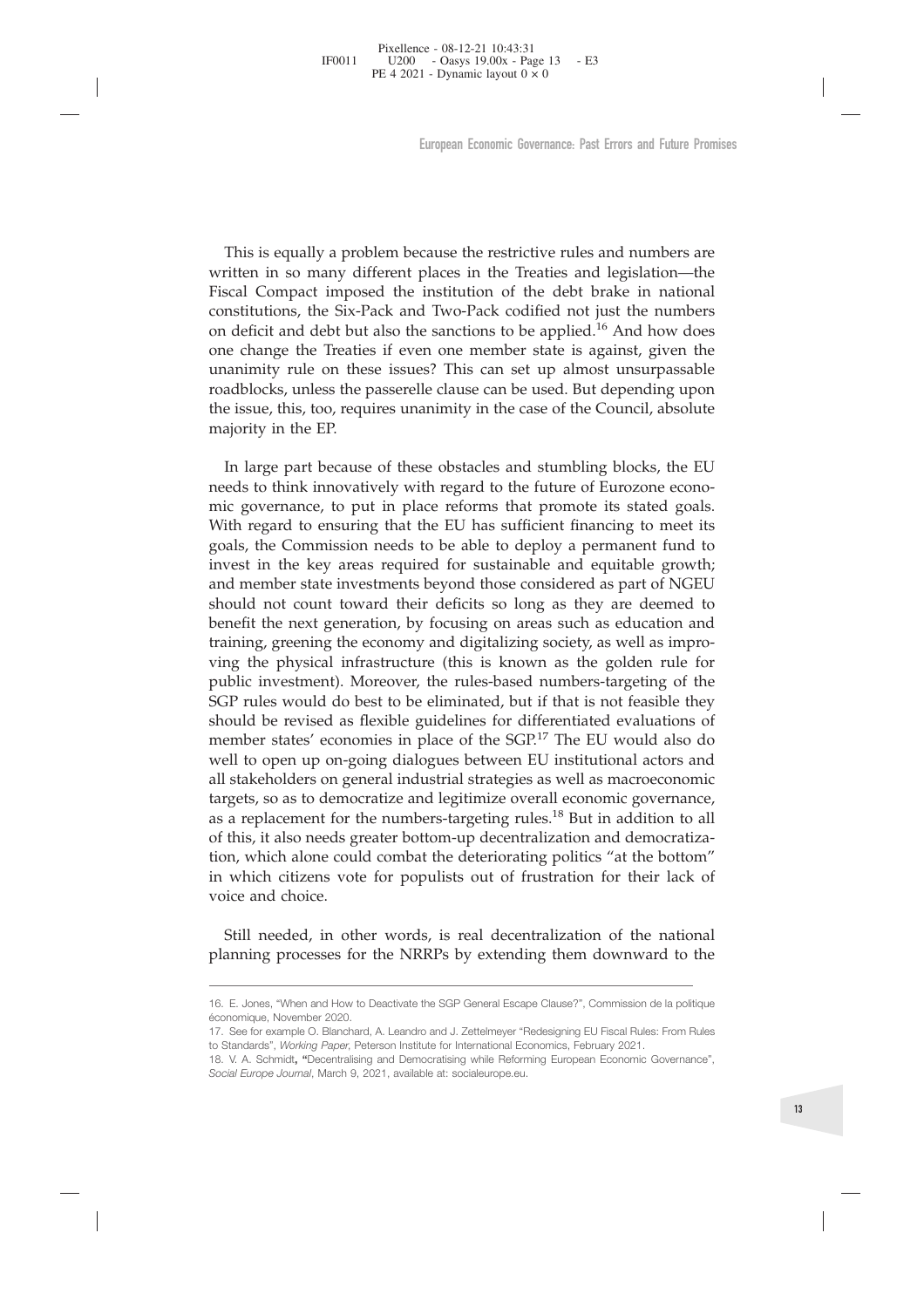Fixellence - 08-12-21 10:43:31<br>
FF0011 U200 - Oasys 19.00x - Page 14 - E3<br>
PE 4 2021 - Dynamic layout 0 × 0<br>
PULE 4:2021<br>
PULE 4:2021<br>
PULE 4:2021<br>
PULE 4:2021<br>
PULE 4:2021<br>
PULE 4:2021<br>
PULE 4:2021<br>
PULE 4:2021<br>
PULE 4:20 190011  $U200 - Oays 19.00x - Page 14 - E3$ <br>
PE 4 2021 - Dynamic layout 0 × 0<br>
que étrangère | 4:2021<br>
que étrangère | 4:2021<br>
per espional and municipal levels along with real democratization, by ope-<br>
regional and municipal levels The 4 2021 - Dynamic layou of x 0<br>
The eftrangère  $\lfloor 4:2021 \rfloor$ <br>
and municipal levels along with real democratization, by ope-<br>
ning them fully to the social partners, civil society actors, as well as elec-<br>
ted officia The eftrangère | 4:2021<br>
"Here eftrangère | 4:2021<br>
regional and municipal levels along with real democratization, by ope-<br>
hing them fully to the social partners, civil society actors, as well as elec-<br>
ted officials. We pure étrangère  $|4:2021|$ <br>regional and municipal levels along with real democratization, by ope-<br>ning them fully to the social partners, civil society actors, as well as elec-<br>ted officials. We could imagine here a democr que étrangère | 4:2021<br>
regional and municipal levels along with real democratization, by ope-<br>
ning them fully to the social partners, civil society actors, as well as elec-<br>
ted officials. We could imagine here a democra regional and municipal levels along with real democratization, by opening them fully to the social partners, civil society actors, as well as elected officials. We could imagine here a democratized version of the French " regional and municipal levels along with real democratization, by opening them fully to the social partners, civil society actors, as well as elected officials. We could imagine here a democratized version of the French "P regional and municipal levels along with real democratization, by opening them fully to the social partners, civil society actors, as well as elected officials. We could imagine here a democratized version of the French "P economy.

**Key Words**<br>Foreign operations<br>United States<br>Europe<br>NATO **Key Words**<br>Foreign operations<br>United States<br>Europe<br>NATO **Key Words**<br>Foreign operations<br>United States<br>Europe<br>NATO Europe NATO

19. V. A. Schmidt, *From State to Market? The Transformation of French Business and Government*, New York and Cambridge: Cambridge University Press, 1996. **Key Words**<br>The Cambridge Controller<br>Control Cambridge: Cambridge: Cambridge University Press, 1996.<br>York and Cambridge: Cambridge University Press, 1996.